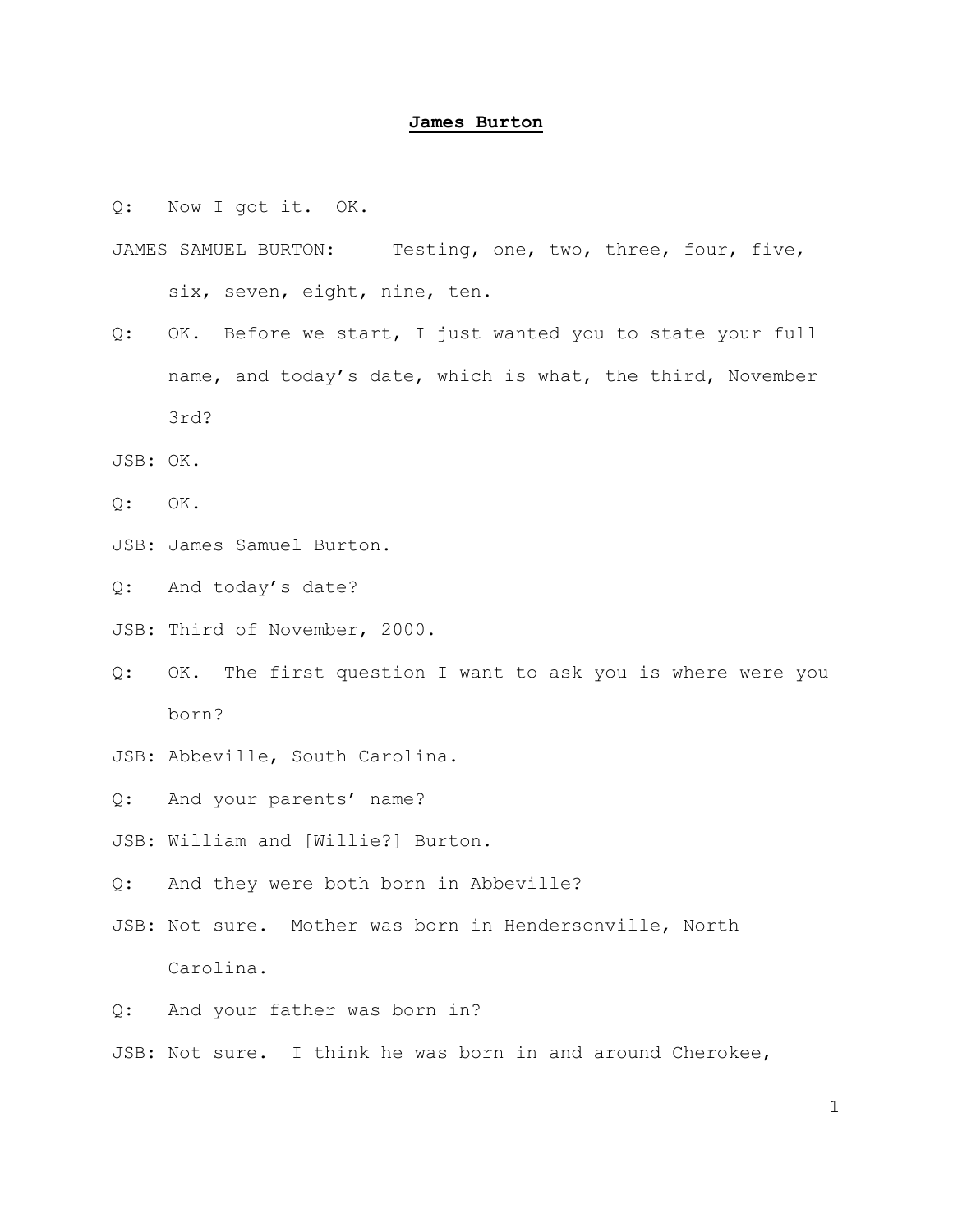North Carolina. I'm not sure. But then again, it might be Abbeville, so I'm not sure. Tracing that now.

Q: When did you first arrive in Evanston?

JSB: Probably in 1943.

Q: OK, some of the questions I'll ask you, I'm going to ask you things that, you know, when you're growing up in Evanston and the things that you experienced in Evanston, the schools you go on to. When I ask these questions, expound on them as much as you'd like to.

JSB: OK.

Q: OK? Yes and no questions are fine, but if you expound on it, you know, name places, people, things, dates.

JSB: OK.

Q: The more accurate, the better.

JSB: OK.

Q: OK? Why did you come to Evanston?

- JSB: I was two years old, so I really don't know. There was economics and it probably was moving from the South to the North because there were jobs in the North.
- Q: What did your parents do when they came up here to Evanston, did they work up here in Evanston?
- JSB: My father worked for Phillips Petroleum at a gas station, towing cars and so forth. And he was killed in '44 in a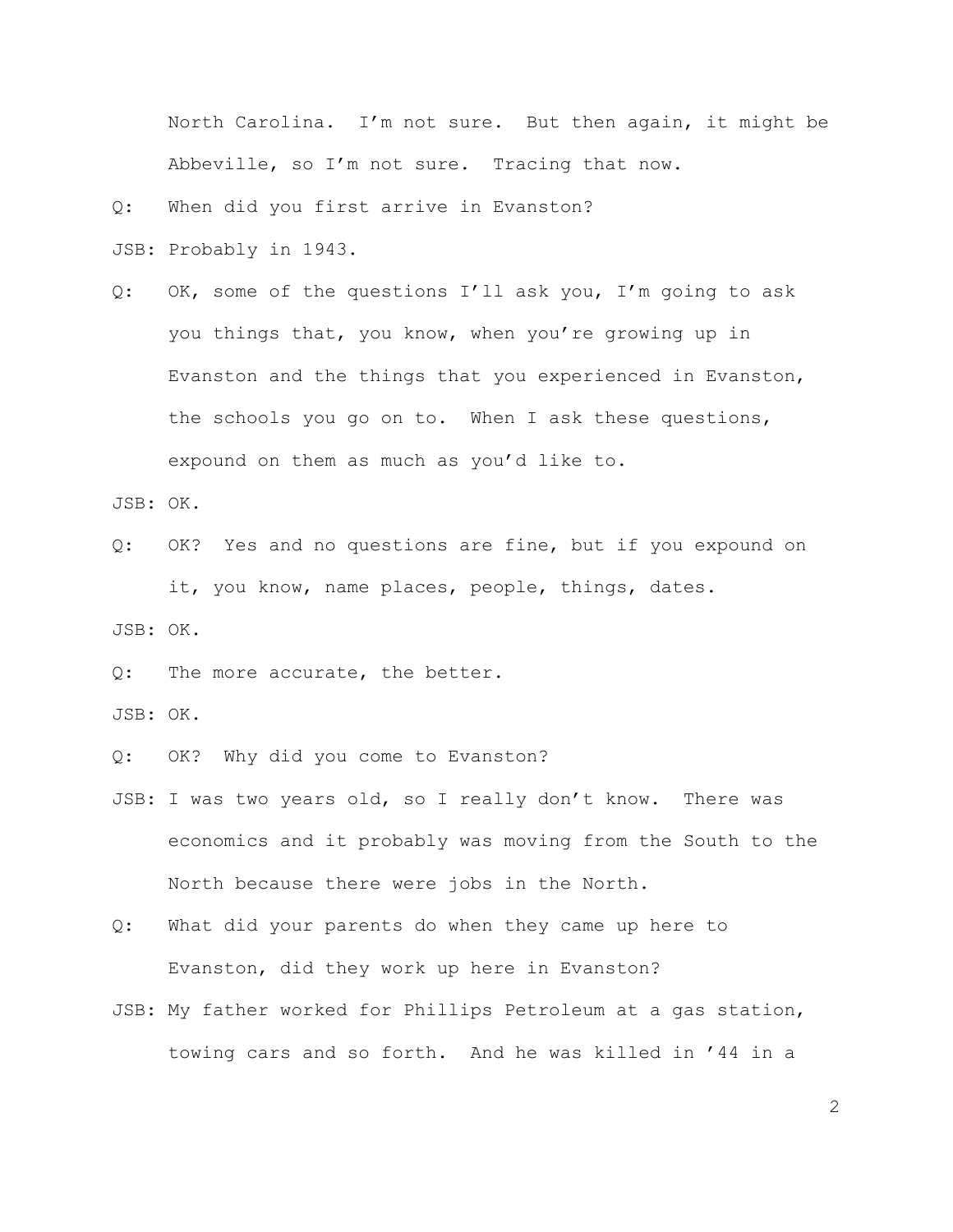car accident. And he was towing a car and somebody came around the corner and hit the tow truck that he was lifting the car up on, and it kind of crushed him in between. That was in '44.

- Q: And what did your mom do?
- JSB: My mother worked for Best Taxi as a dispatcher. And she worked for Better Cab. Now, we are going back a lot of years and I can't really say before that, being two or three years old. I really don't know, but it's my first recollection is she worked for Best Taxi on Foster and Green Bay Road as a dispatcher, a night dispatcher.
- Q: What was it like growing up in Evanston from age three on to, let's say, through high school?
- JSB: Well, it was fine. You really didn't realize a lot of things about Evanston because you were confined more or less to the west side by your own confinement. I went to Foster School, graduated Foster School in sixth grade. Had some good teachers in Foster School and some great people that graduated out of Foster School, ex-police chief or firemen. There was an admiral in the Navy. So, graduates from Foster School have gone on to do great things in life. Foster was an all-black school. And I'm trying to remember we had, I think we had two black teachers in Foster School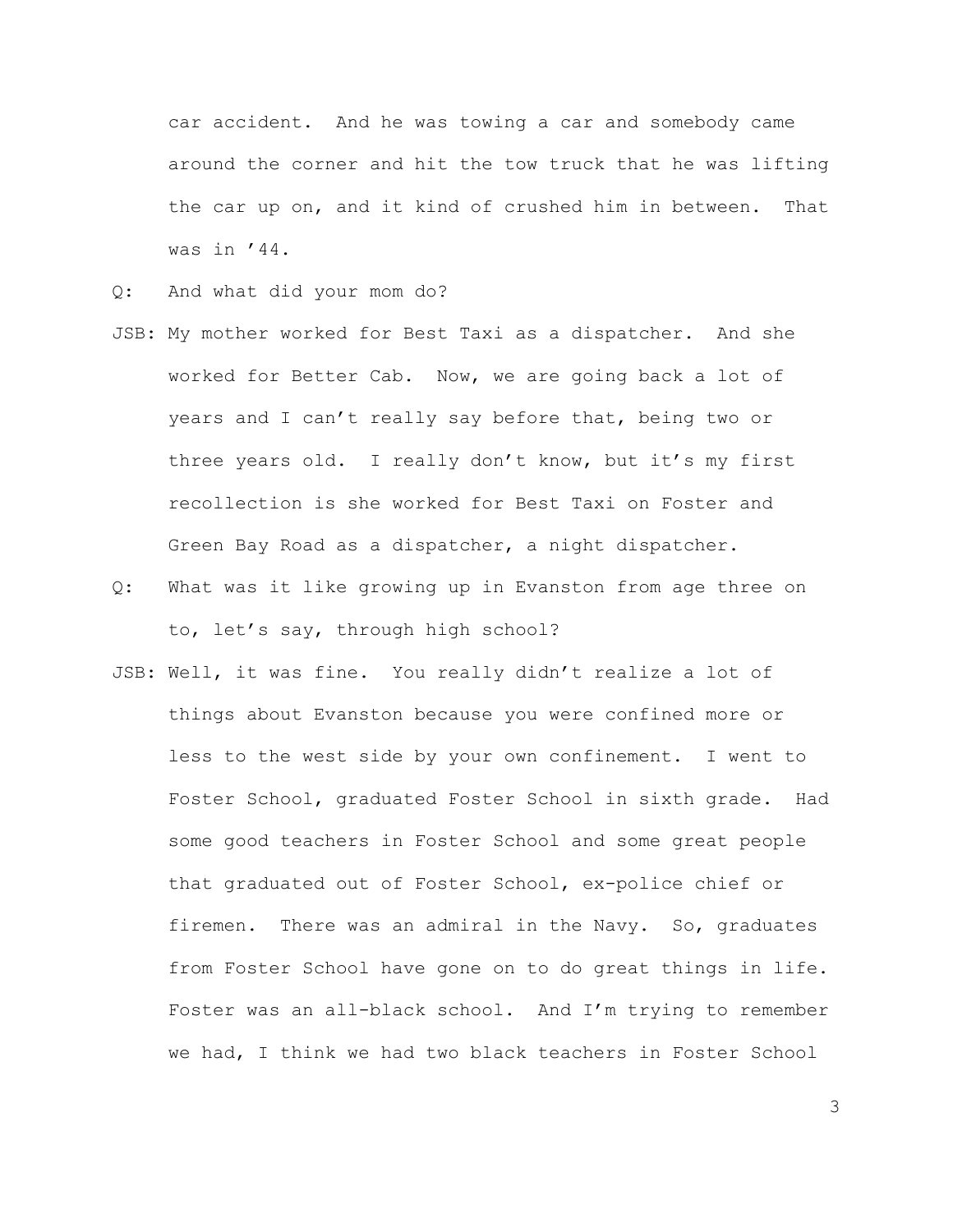in the system. That was [Ms. Brownlee?] and [Charles Bouyer?], who was the physical education teacher. And at night activities, there was Homer Fleetwood and a Miss Wilson. And that rounded out our night activities. Foster or Fleetwood-Jourdain at that time was just in a green field house in a middle of a field. And they had a lot of activities at night that carried over from [00:05:00] the Foster school activities room at night. They'd have softball or volleyball, but it all stemmed from Miss Wilson and Mr. Fleetwood. And then in the wintertime, they would have ice-skating, which you would use the small green field house. Halloween, they'd have a large bonfire, which was all the neighborhood kids came, I mean, from everywhere. And I think the confines were like the canal, Green Bay Road, and there was a few blacks living east of Green Bay Road. I think Lake Street, and then around Main Street, there were a few blacks. But the majority of blacks were confined between Lake, the canal, and McCormick, and I guess, Hartrey because the other streets wasn't really together then, and Hartrey. McDaniel, and all of that was just a swamp area by the canal all the out into Skokie for six or seven miles in Skokie, there was nothing but fields and swamp land out there during this time. I graduated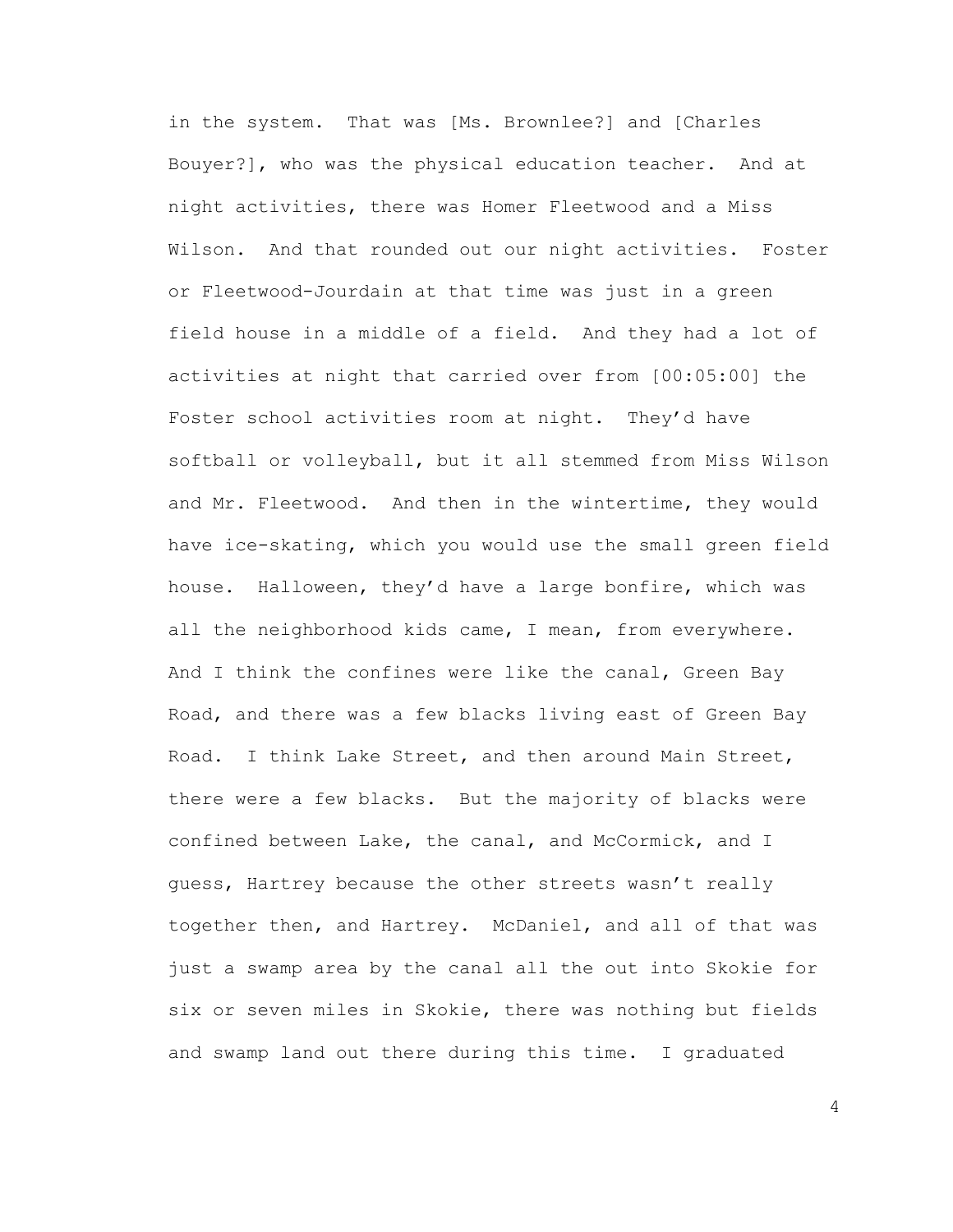from Foster and went on to Haven, where I graduated. And then on to Evanston High School, which I graduated from. From there, I went to the Air Force, came back to Evanston in the early '60s, and stayed for about nine months and moved to New York and lived in Greenwich Village, and was an artist for three or four years there, painting portraits. Stayed there for, I guess, off and on, for about 14 years. And then moved to Los Angeles, oh, from around '74, permanently, '74 until '79 when my mother got sick and I returned back to Evanston to take care of her.

- Q: What was your experience like in Evanston Township, was it just going to school and going home, or did you, were you ever involved in activities?
- JSB: I participated in football and intramural basketball. Evanston High School was very racial then and there was like a separation. We had one school, and Dr. Michaels was the principal. And he and I had our problems about out-ofrace dating at that time or going out with people. We had our problems. I think I was suspended a couple of times for it. And what's so ironic about all that, I seen Dr. Michaels when I returned from Los Angeles in '79 at the old Dominick's store up on Church Street. And he recognized me immediately after all these years. And he said, first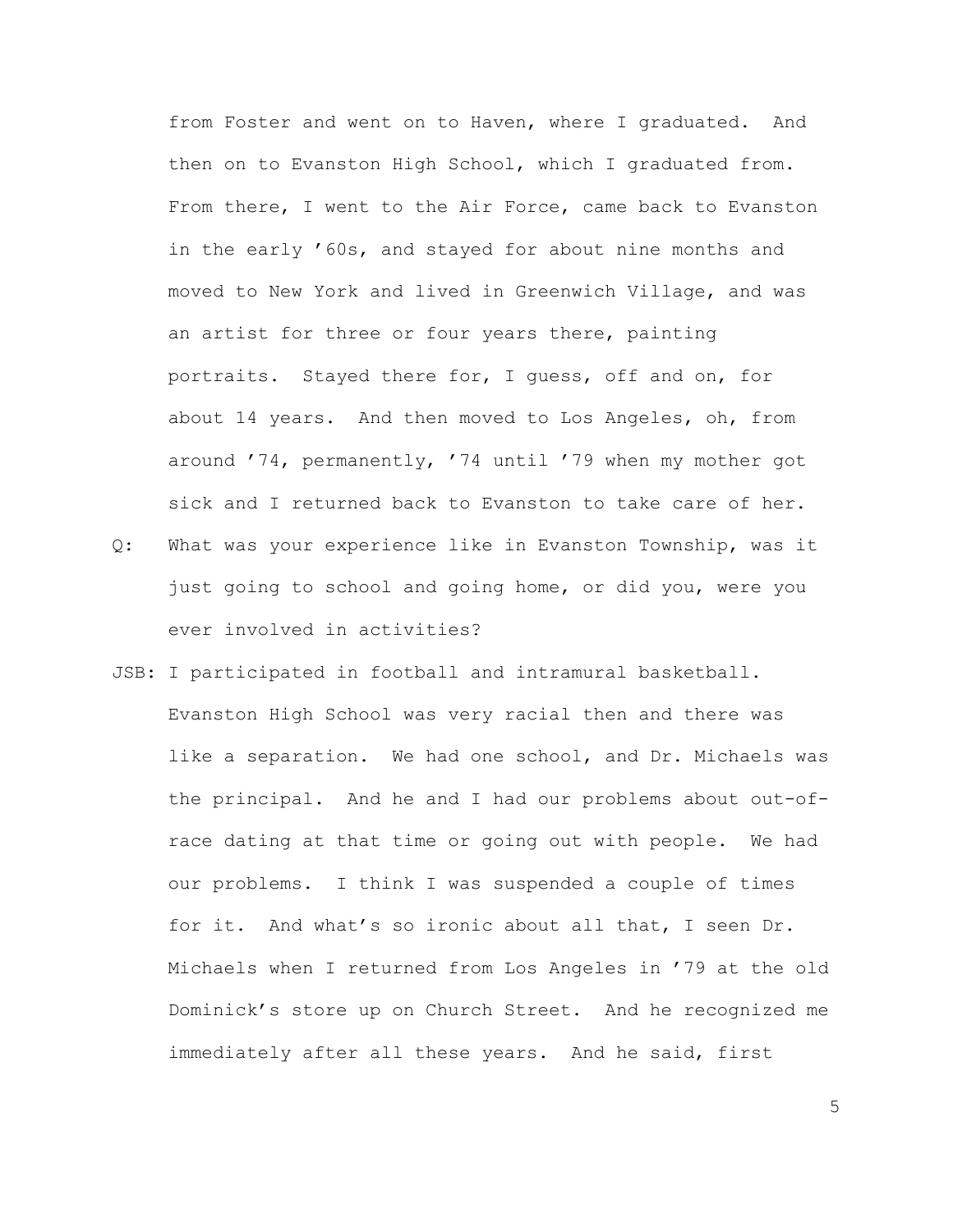thing he said, "Are you still going with girls outside your race?" And that was his only words to me. And he called me by name, "Mr. Burton, are you still going with girls outside your race?" But Evanston was, it was a total separation. And it was there, it just wasn't said, but it was there. And I think maybe in '57 and '58, they started to boycott the homecoming because all the started athletes one year was demoted to second string so they could, could not walk down the aisle with the prom queen and the princesses because the starting lineup were all black, and then they couldn't tolerate that, you know. So, they, I think they wanted to boycott a homecoming game because of that, I think it was '57, it was, the Waukegan game. I can't give you specific dates, but it was '57, probably October, and during homecoming, they wanted to boycott the game. That was, during that time, Skip James was there, Jackie Galloway, Thomas Mims, Woody Connor. So, they had some great players during that time that was going to give up a homecoming game to say, hey, you know, treat us equally. You treat us equally on the football field when we're winning, but come time for homecoming, and then this sets this major demotion of everybody for one night, you know. So, and I really don't think it came to pass, but it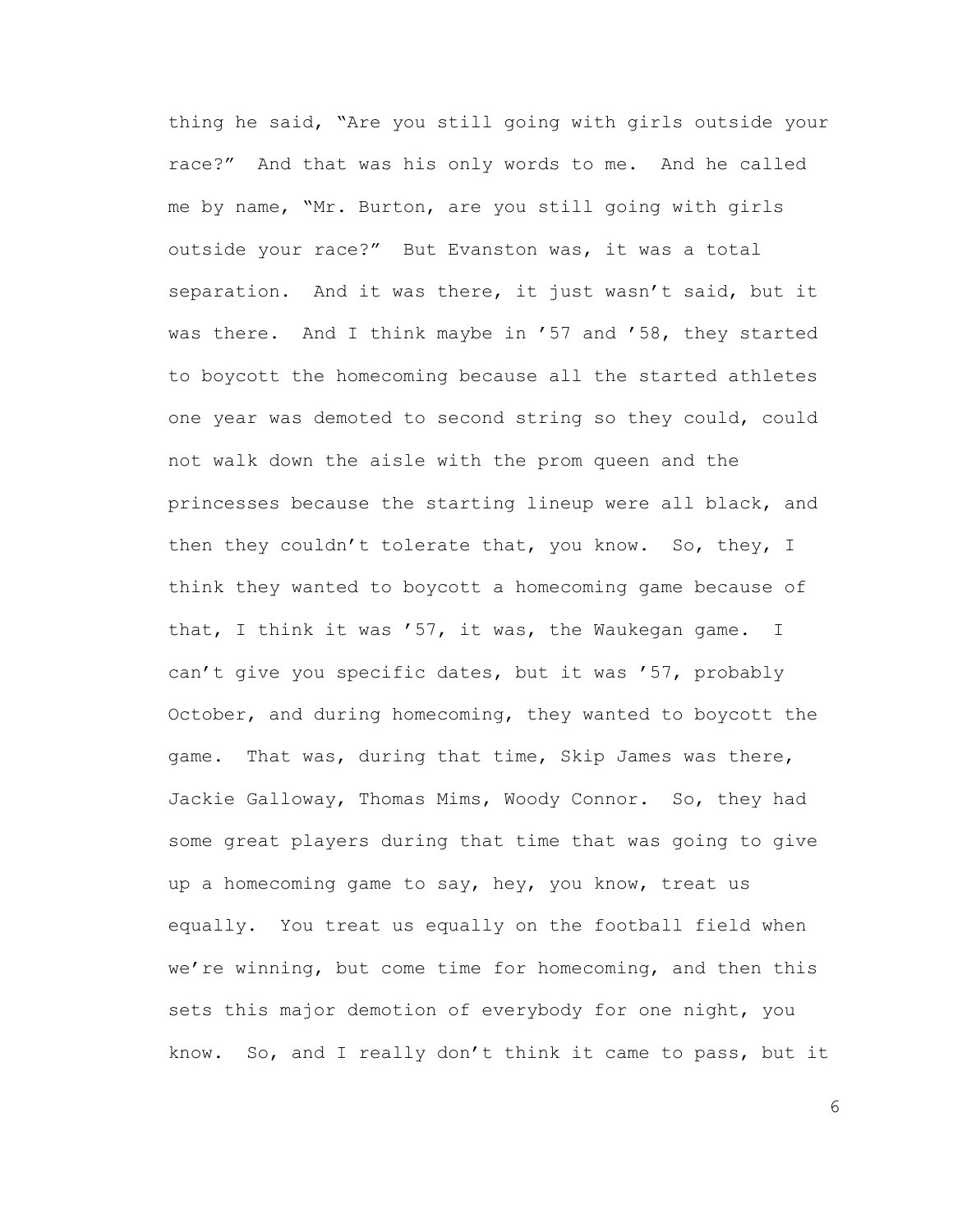was threatened at that time that, a full walk-out. And I think the guys was slow responding to the field that Saturday morning. I think they waited till the eleventhand-a-half hour before they decided to go, you know. But our mentor then in sports was Mr. Bouyer. [00:10:00] He instilled integrity in you, the will to win, which is not visible anymore. One of his pet quotes were, a winner never quits, and a quitter never wins. And that was just kind of pounded into you from the second grade at Foster school all the way to sixth grade till you graduated Foster school. And he was just a heck of a role model for most kids. If you talk to people who knew him, or you talk about a role model at that, in that time frame, Charles Bouyer would jump out. He and Bull Price would jump right after you. He could throw a volleyball 50 yards and hit you, or a broomstick. He used to teach swimming at the Y and couldn't swim. He was just an incredible person, who would want you, he would make you want to win, at all costs. I mean, and it's not about winning is everything, but he would make you want to win, to be the best that you could be, to the best of your ability. And that's kind of the individual he was. He just, he's got you pumped up, you know, he's a rah-rah person. And like I said,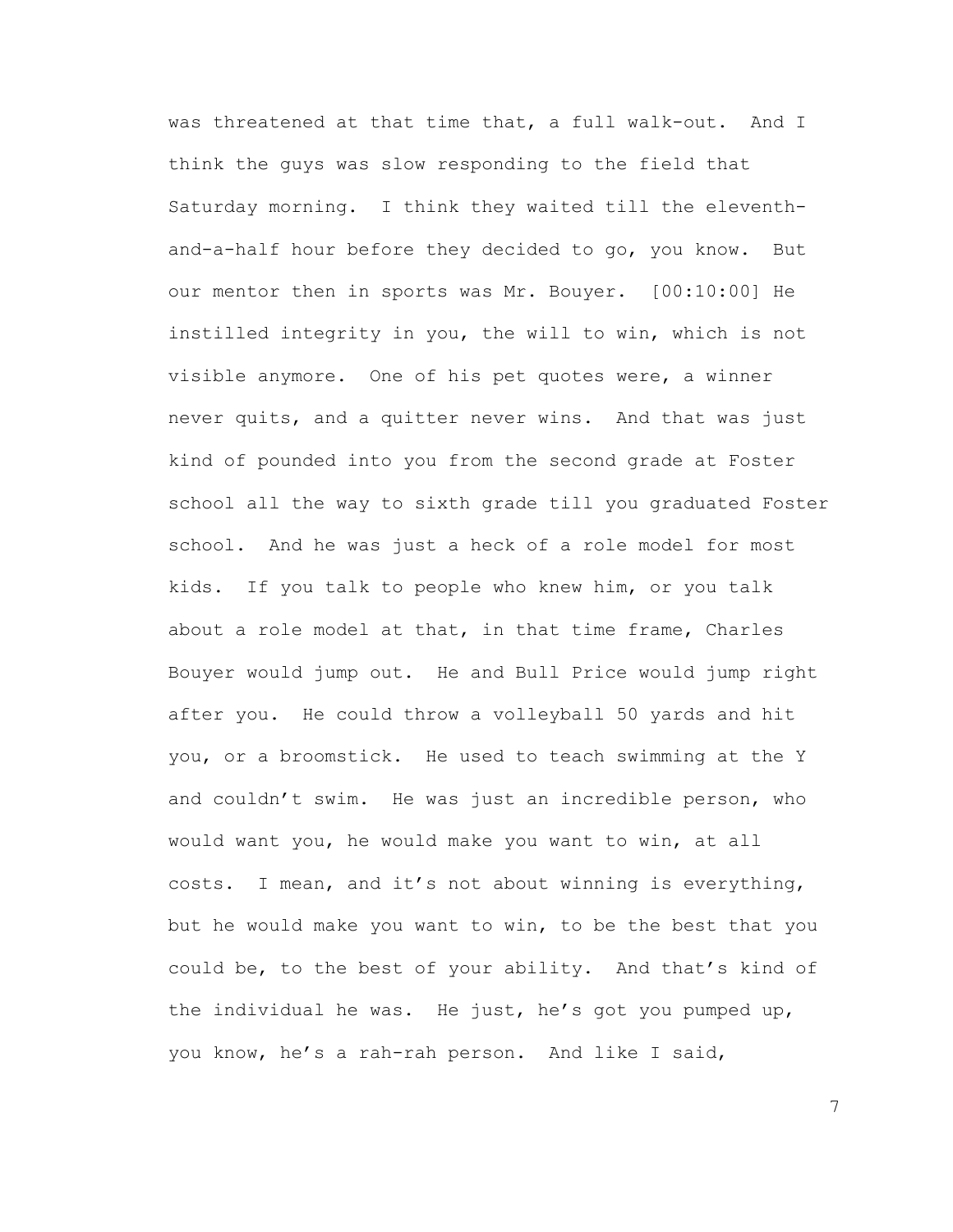Evanston, growing up, the Varsity, Valencia and Coronet Theatres were segregated. You had to sit in the balcony. But you couldn't sit at the Five-and-Dime store, that was, at the counter, that was segregated. But being six, seven, eight years old, you are not really aware of what's going on. If an adult tells you can't do this, then you'll just respond. And especially if a white adult, black adult, whatever. But if an adult tells you something in those days, where you can't sit at this counter or you have to sit upstairs, you respond because this is an adult speaking and you were taught, you respect adults. Now, if my grandfather Sam was around, he had great disdain for white people. I mean, total disdain. And it would have probably been some serious complications if he had been here during the '40s because he didn't back down and from anything or anybody. And he just had  $a$  -- just a heart full of hate for whites. And I didn't understand that at the time. But now that I've gotten older, now I understand why he had so much hate because I understand what he went through as a young, as a young person in the South dealing with white Americans at that time.

Q: While you were growing up in Evanston, did you attend any of the churches here?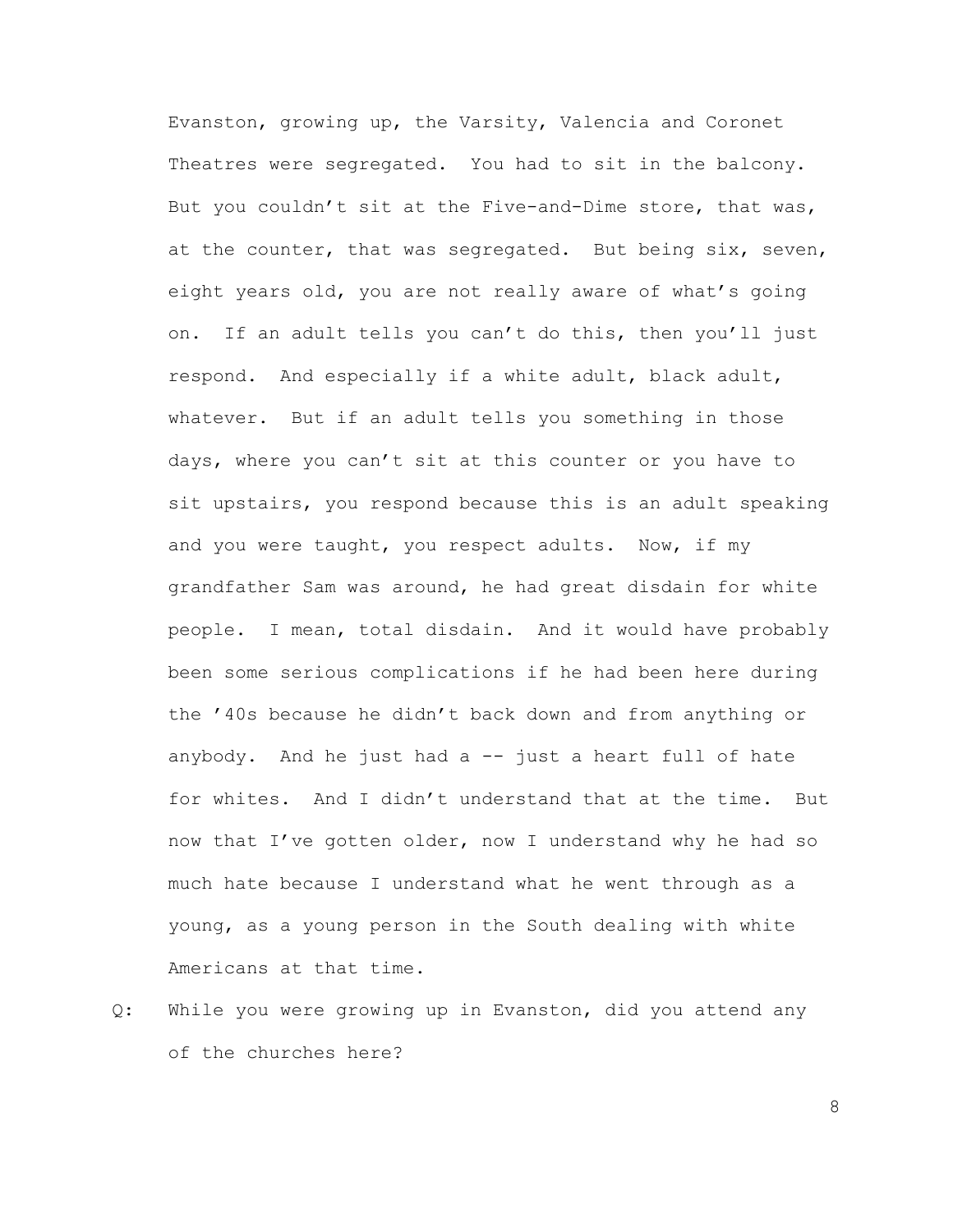- JSB: Second Baptist. And there was a Reverend Hawk, who was the minister. And I think it was Nathan Hawk.
- Q: Were you involved in the church activities like choir or anything?
- JSB: I, really involved in, I guess, bible class early in the morning, and then regular church in the afternoon. And I think that was basically my involvement. And that was a few prerequisite growing up, be at Baptist bible school in the morning and church.
- Q: How about any organizations, clubs?
- JSB: Boy Scouts. I belonged to the Y. We had a black Y on Evanston Street. And the Cub Scouts. And that was basically it. And I had a paper route early in the morning, so it just, not too much you could do. And one of the mainstays, [Jim Avery?], who is no longer with us, he ran the *Tribune* Company down when Foster put in the elevator train, and that's where the paper branch was. And I think I was about eight years old, I had my first paper route, you know. And I did that and, oh, until I got out Haven and went into freshman in high school.

Q: So, you consider it like your first job?

JSB: That was my first job. Then I worked for the city one summer laying asphalt on streets and that was probably the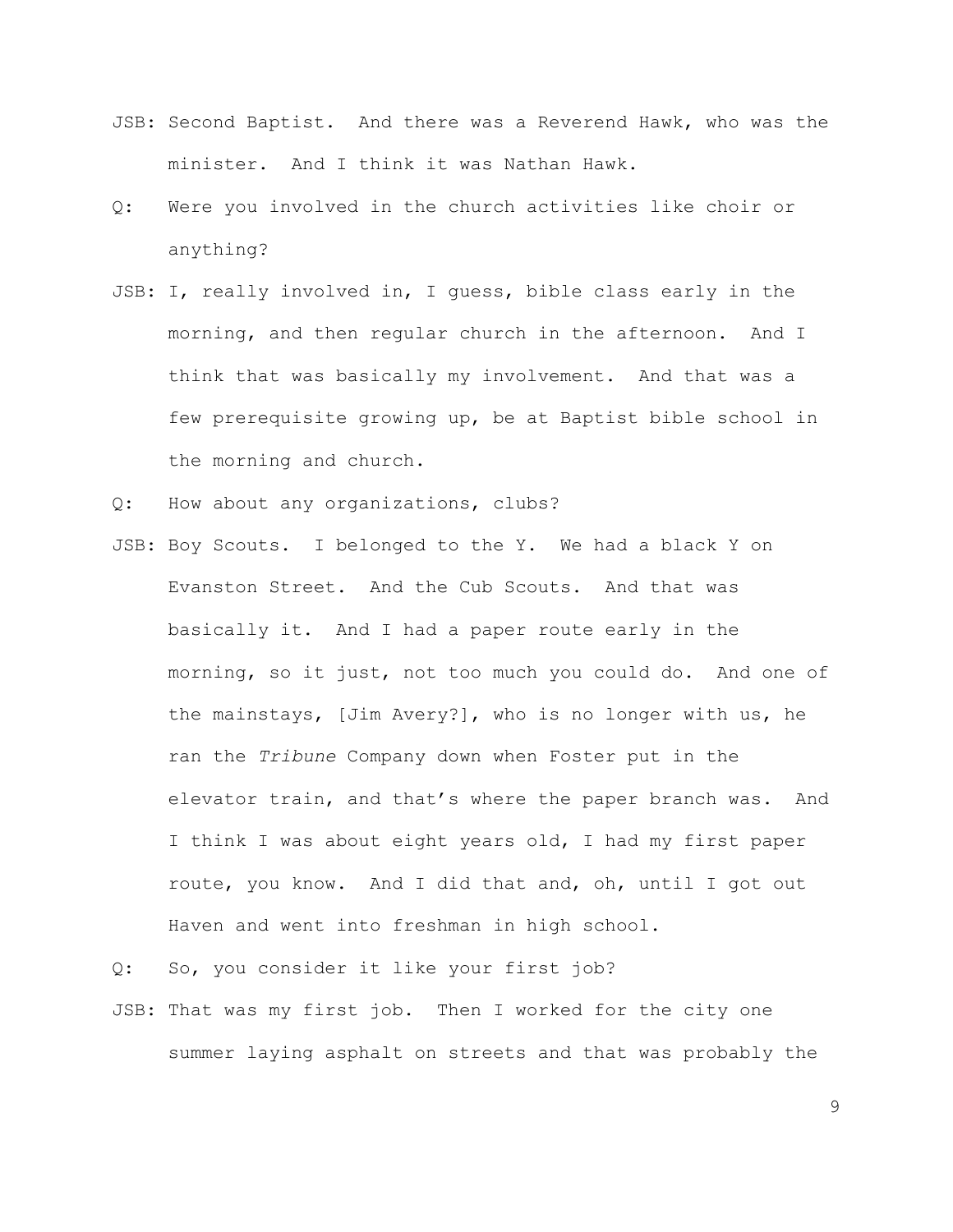toughest job because we were just kids. And there were no blacks other than the kids working at that time. Mostly the street people who poured asphalt or put streets in were all white. And are 13 and 14-year-old kids pushing these heavy wheelbarrows full of asphalt and things. And that was tough, [00:15:00] that was really tough, yeah.

- Q: What did you do for fun growing up as a kid in Evanston? JSB: Well, I've always been, more or less, a naturalist. I've always loved animals. I mean, I'd catch small animals and take care of them, doctor on them. I did, used to draw a lot, the comic books or the news, Sunday newspaper, the comic section of the newspaper. And that was basically my time. And then listening to music, you know, the old 45's. A friend of mine, [Skip James?], had a Lionel train set, very extensive. We'd go over there and we'd stay there for hours playing with his Lionel train.
- Q: I'd like to change a little bit to, I guess, well, it was a year ago now, that you did your travel.

JSB: Right.

Q: On horseback. How did that come about? Was it something that you had, were planning for a long time or is it something you felt you had to do, or it just came out of -- JSB: No, it was planned for over 10 years, 15 years. The idea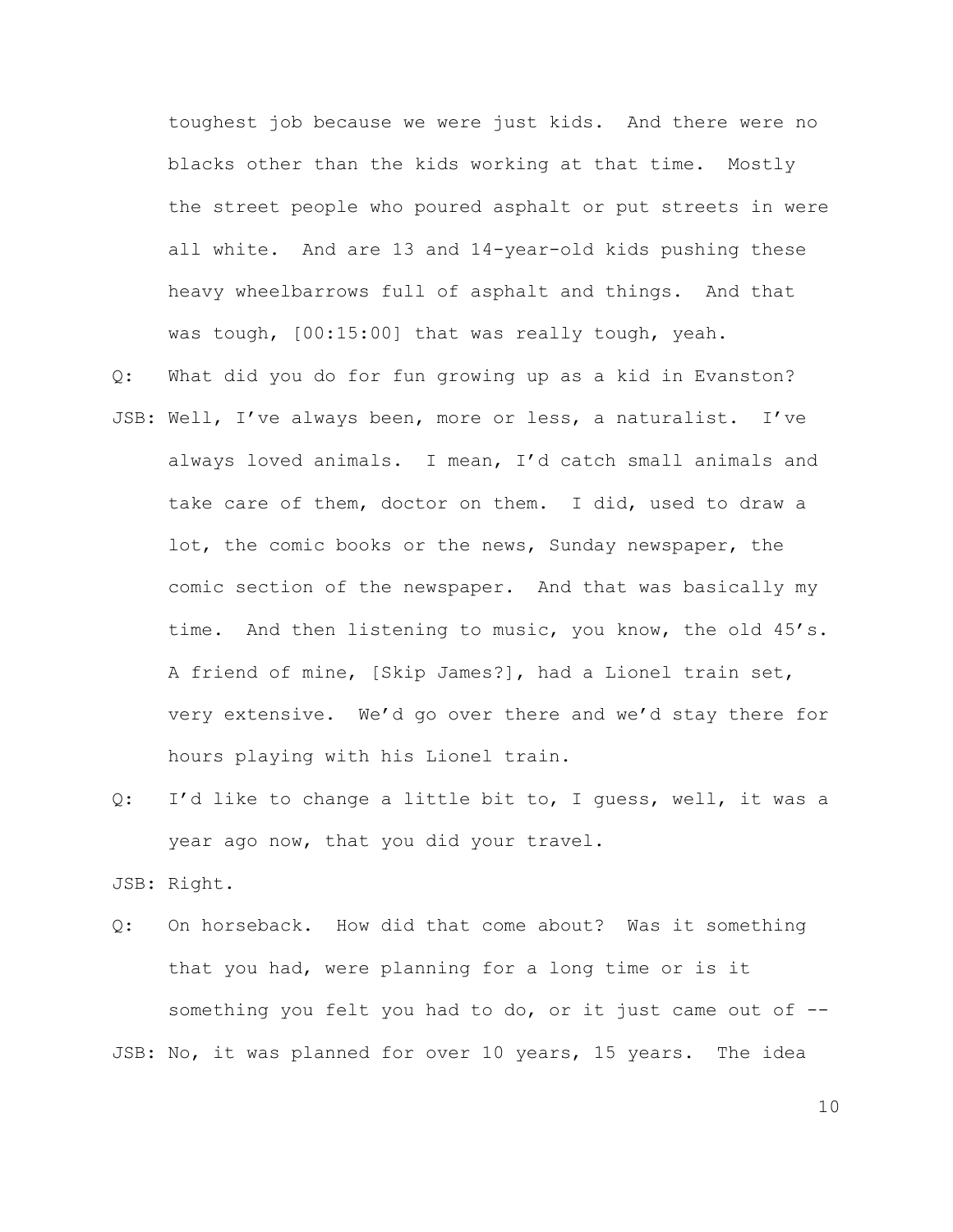was planted at seven or eight years old by my grandfather, Sam Burton. And to remember, it was just a time capsule for him, 15 years, or 12 years, it was a time capsule. Because I really started to think about when I was about 18 in the military, that he asked me to ride the Trail of Tears in reverse to bring the great-great-grandfather's spirit back to North Carolina. Not knowing anything about the Trail of Tears, I started reading about it and I had an older sister at the time, Jeanne, and she and I would read about it, and try to find out as much about it as possible. And the more we read about it, the more we started to understand Samuel's views and hatreds for a lot of things. And that went on for years just thinking about what I had to do because I promised him I would do it. And Jeanne died in '83 in Los Angeles. And she was really digging into our heritage, lineage, everything when she died. And I promised her I would carry it on. So, that's when the trip, the intensity of the trip became just unbearable sometimes. I mean, I knew I had to do it. But in the meantime, my mother was sick. And she lived a year or so afterwards. And then I started to work for Family Focus, which afforded me the opportunity to attain what I needed to attain, the horses, the equipment, a good job. And it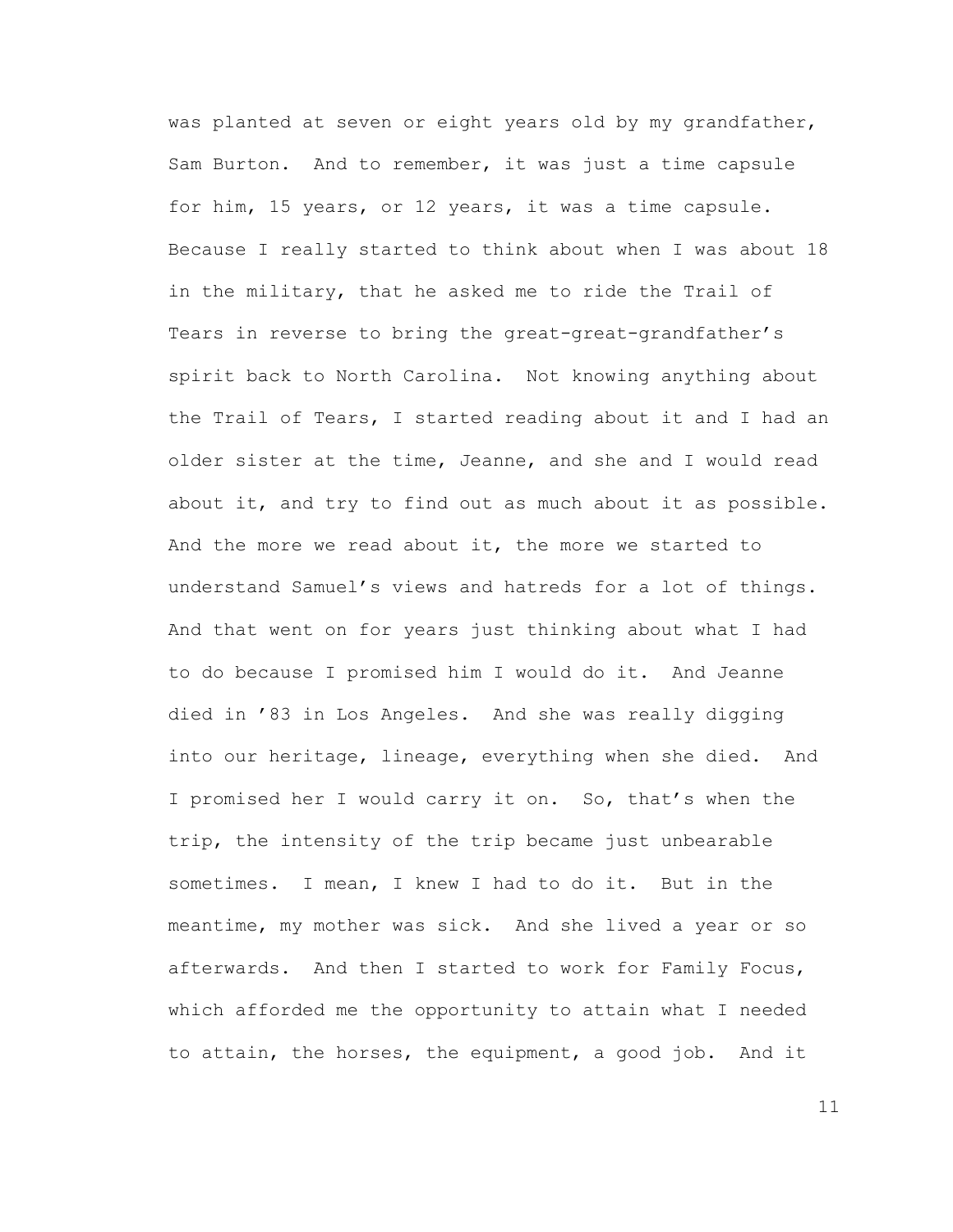gave me a chance to plan the trip. And as I would talk to people and talk about things, they would look at me a little, OK. And '96, I really made up my mind I was getting the Man of the Year work award from [Equipe?], the first one that they instituted that year in '96. And I said to myself, well, this is a good time to tell everybody that I know that I'm going to do this in a few years. And I went and talked to, at the dinner that night, brought [Morrelle?] to the dinner, one of my Aunt [Lina?], or one of my aunts, who was very much a Cherokee, who lived and died Cherokee. She was proud that I was going to do this finally. Because she and I had been talking for seven to eight years. And I made the announcement or they read the announcement where I was going to do in reverse, ride the Trail of Tears in reverse in a few years. Well, a lot of people took it lightly. A lot of people took it halfheartedly. A lot of people looked at me, you know, like I was a little strange. So, in '98, I really went in to talk to Ms. Holmes, and I said, "Hey, at my age, I have to leave now, you know, to be able to accomplish what I want to accomplish, and to make my promise to my grandfather come true." So, with reluctance, she said, "Fine." And she said, "Why don't you just take a leave of absence instead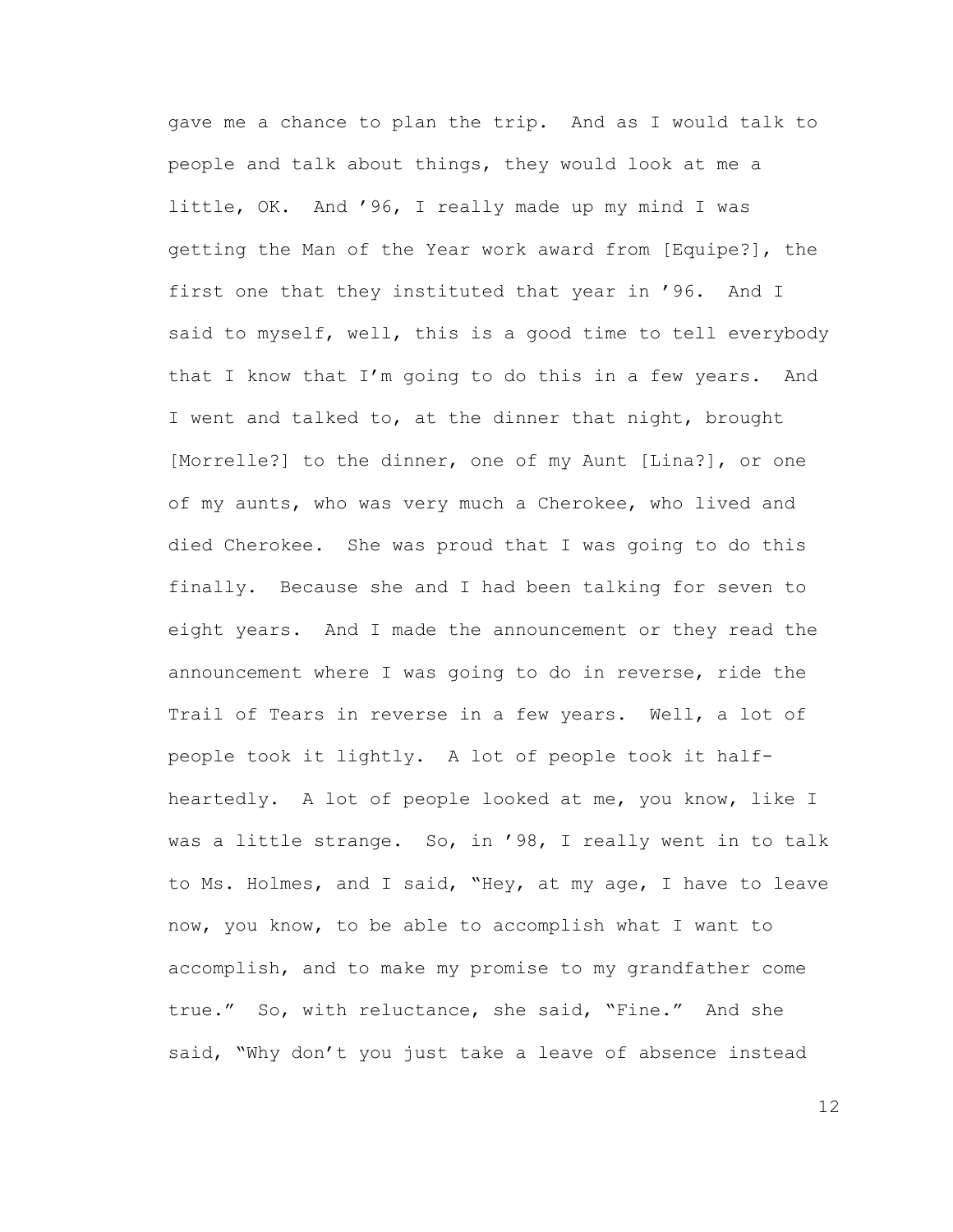of quitting." I said, "Well, if I sever the tie, [00:20:00] and I don't come back, then we'll always be the way we are." You know what I'm saying? So, I just, I quit. And just, you know, just retired from it in July. I think May 30th was my last day. But they needed some help, so I stayed another month. And we finally left in July of '99. But in the meantime, I had gotten two horses, a stallion and a mare. And trained them very greenly. Nothing spectacular, no dominant training. I wanted them to be wild because if I was going to do the ride, and they made the ride, then I was going to turn them free. Wherever I went, they were free. And I didn't want them to be broke where they'd have to depend on man to take care of them. And attained a wolf. And I named him, Wolf. And he was part, supposed to be part of the trip. But after thinking about it, Wolf was wild. And a lot of people would misunderstand Wolf being out there on the highway, big and awesome-looking, and I was afraid he'd get hurt. Somebody would shoot at him or something. So, we left Wolf behind. And we left July 19th, and had a lot of problems because I was a novice in packing. We got as far as Pecatonica, Illinois. And the mare, who was over-burdened by my city expectations of myself, well-dressed, Western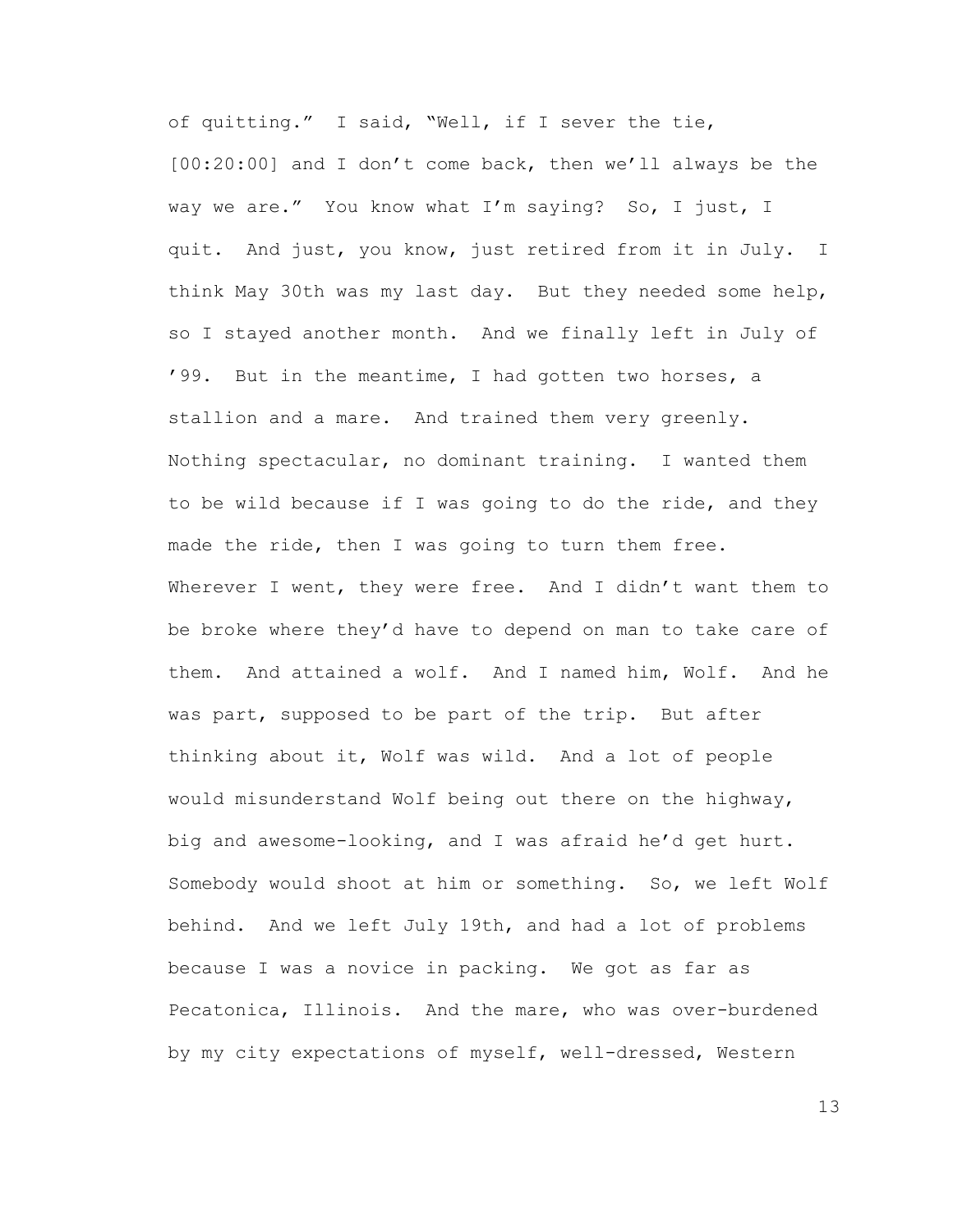person, I had a lot of boots, coats, Levis, lots of shirts, and she was about 300 or 400 pounds overweight. So, I met this cowboy up in Pecatonica and he saw her fall. At about the third of fourth time she fell, and he helped me get the saddles off. And said, "Man, you have a lot of weight on here." So, we took a lot of weight off. And for two days, he taught me how to pack a horse. And we finally started out and headed out to Wisconsin. Problems in Wisconsin, again, because I'm a novice, at packing and pulling another horse. She got hurt. I had to bring her back to Pecatonica from Wisconsin, Prairie du Chien, and back to Illinois, leave her at Jim's place. And I took off down 20, going through Iowa, through southern Illinois, Galindo, and on through Iowa, and up through northern Iowa, into South Dakota, meeting rural white America. There were apprehension sometimes in the beginning. But after a month out there, they were no longer rural white Americans, they were human beings, and I was a human being. And there was a dramatic change from where I grew up, to the environment I was in now. People treated me very well. They came out to greet me. Newspapers were out to greet me. TV cameras were out to greet me. All the way through Iowa and South Dakota. I approached Nebraska, came into Nebraska, the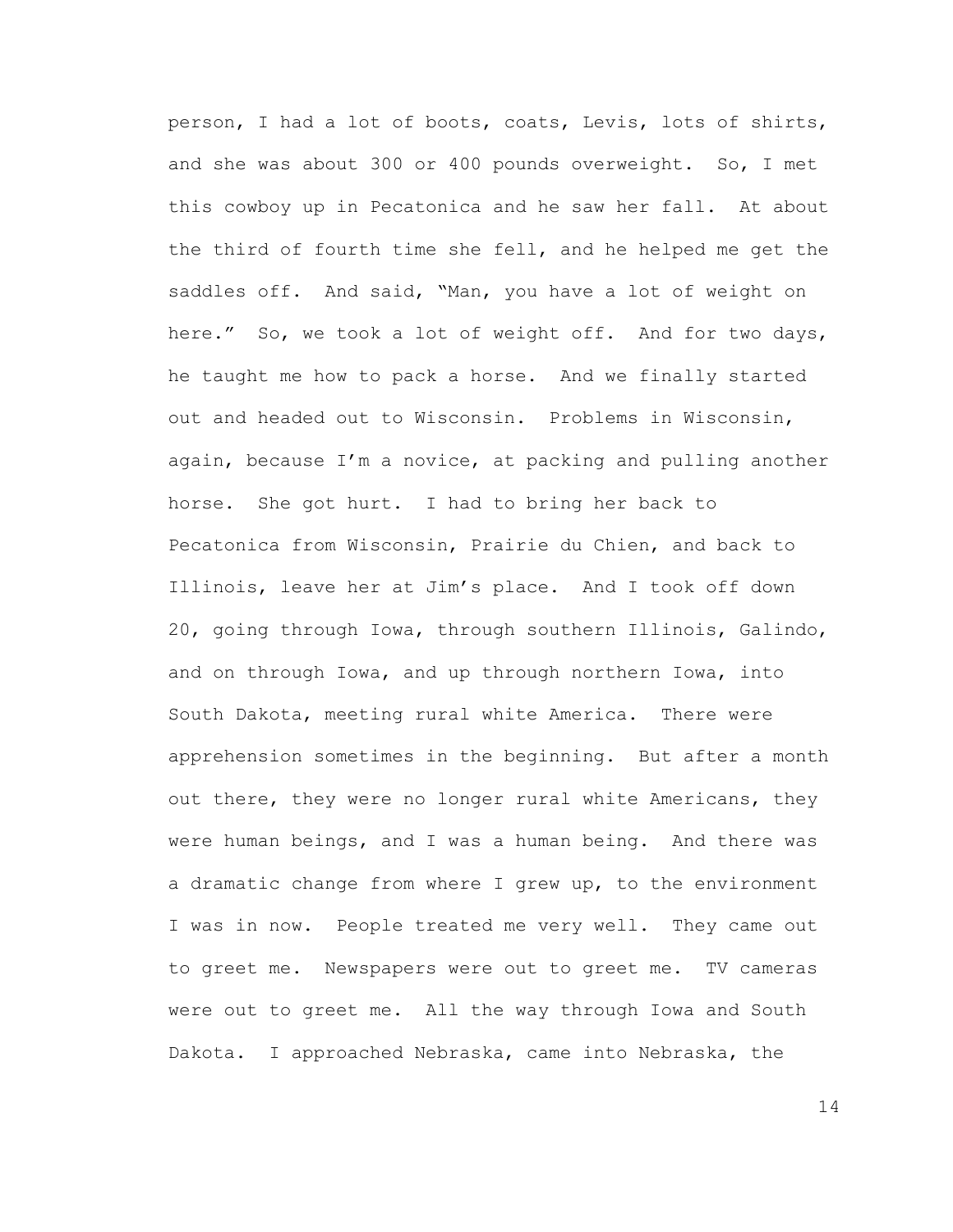same way. Just great people, met great friends. And myself, there has never been any racial hatred in me because I've lived in New York where there's a melting pot of people. Los Angeles is a melting pot of people. Different cultures, different colors. And I've always been able to communicate. So, I didn't have any problems of communicating with people in rural America. The most asked question or the most thing said to me, well, you are not what the newspapers and TV accounts of black people are or mixed people are big cities. And I heard that at first. They think we are robbers, killers, drug dealers, drug users. And we are depicted as the bottom of the barrel in newspaper accounts of our existence in larger cities. And they found that I could talk. I could speak on different subjects. [00:25:00] I knew quite a bit about certain things. Nothing about farming because I was a novice, but I was willing to learn. So, through Nebraska and Kansas, great friends. I learned a lot about cattle. I rounded up cattle, I rounded up bulls. Went to rodeos, rode a bull. They showed me what being American is. And I think all of us need to find out what it truly is to be an American. A lot of people don't know. I mean, white or black. And I think a lot of things are taken for granted about being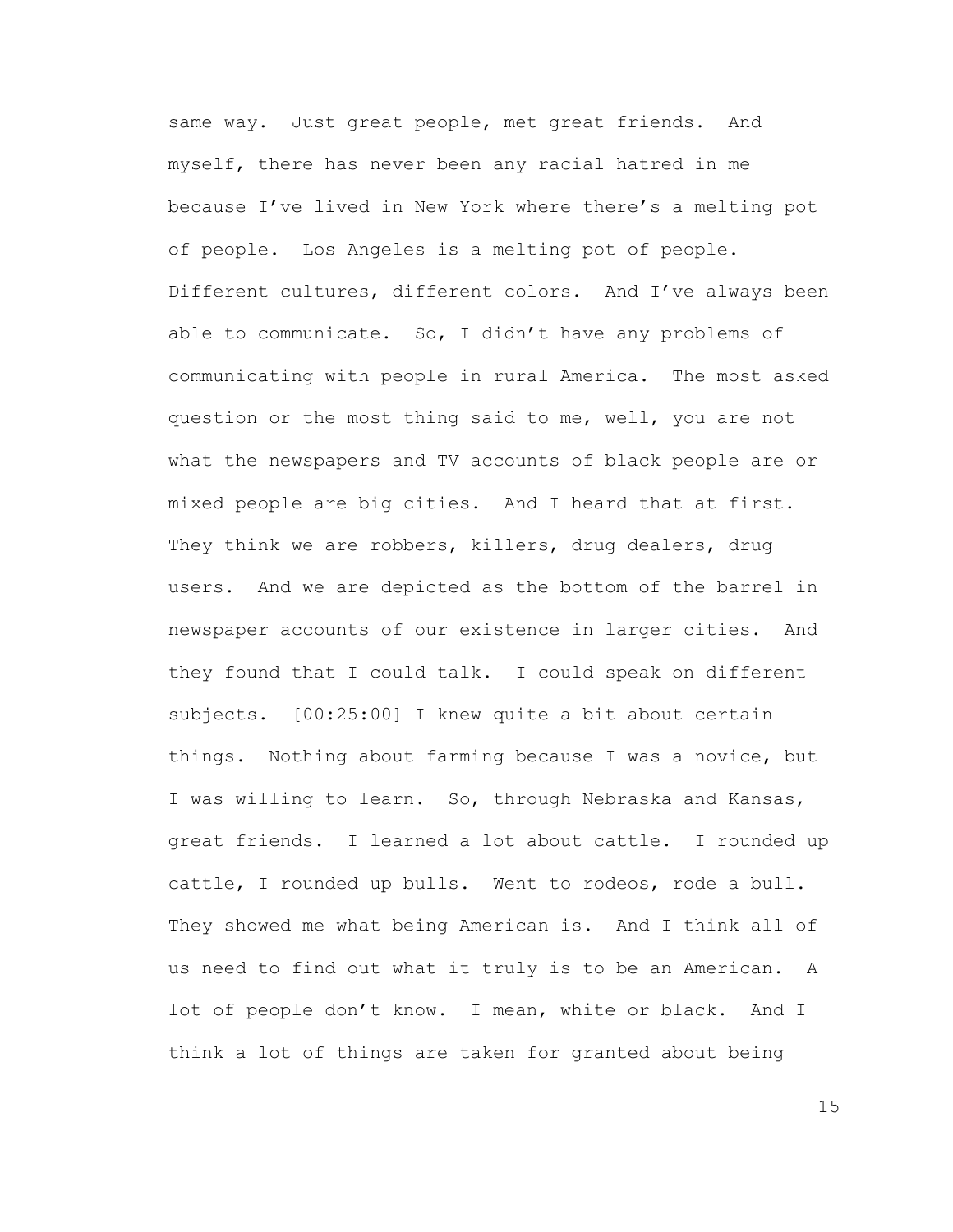American because you have certain rights, or but to be able to see lakes, rivers, trees, animals, undisturbed. People undisturbed by generations, who are living well below the poverty line in the cities, but doing extremely well, eating good, kids go to school. They are programmed to go to a college within their state. If you're in Nebraska, they go to University of Nebraska, Iowa, Kansas. At birth, they are set up to do this. Whether their parents make \$10,000 or \$5,000, they are going to a university. The high school drop-out rate is like one-tenth of one percent. They could not remember the last time somebody dropped out of Bassett High School. A guy said, "I think it was 10 years ago, and it was the talk of the town," when his kid dropped out. You have teen pregnancies, but they still go to school. School is paramount, to a lot of the rural white kids. And I didn't see a black kid until I got to Hays, Kansas, which was like 1,600 miles from my initial start. A seventh-grader, name was Ernie, her mother played basketball for Hays State, oh, 14-15 years ago. Ernie is 12 years old and is 6'1". And a phenomenal basketball player already. And her friend, Ashley, who was white, who's the seventh-grader, three-point and free-throw champion of Kansas, for seventh-graders. They both hold a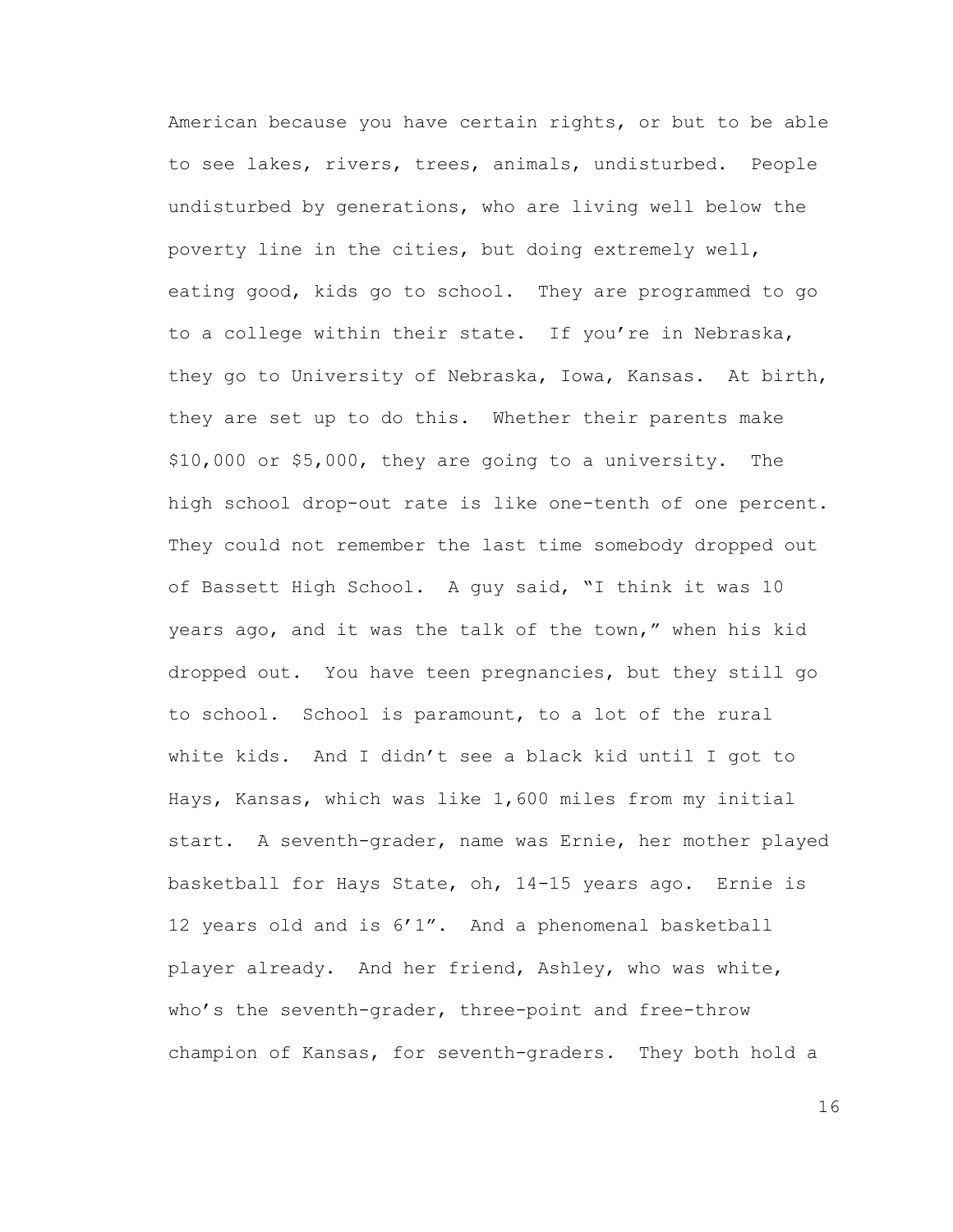4.0 grade point average. And the whole study atmosphere is different from here. The kids apply themselves, especially Ernie, because there's not that many blacks in Hays, Kansas. So, there's really no activities unless she involves herself with white kids. And they do their homework, they study together. I noticed a lot of kids in Kansas were studying together. They go home with each other and they study lessons together. And I don't know if that's good or what, but they seem like they're, get their lessons pretty well. I left Kansas and got a website in Kansas. Ernie and Ashley ran my website. They designed it, set it up, emails and everything. And moved on into Oklahoma. Locust Grove, Oklahoma, which I can tell you, people were out waiting for me. And just, I mean, just your accolades and patting the horses, the whole bit. Tahlequah, Oklahoma, Cherokee Nation, Western Cherokee Nation. Everybody was out to meet me. The highway was loaded with people. We had kind of programmed them five days earlier that there was a warrior approaching Tahlequah from the north. We were emailing them. So, every day, he's four days away, three days away, two days away. And so, word had got out. So, when I approached Tahlequah from Highway 82, coming from the north, there were people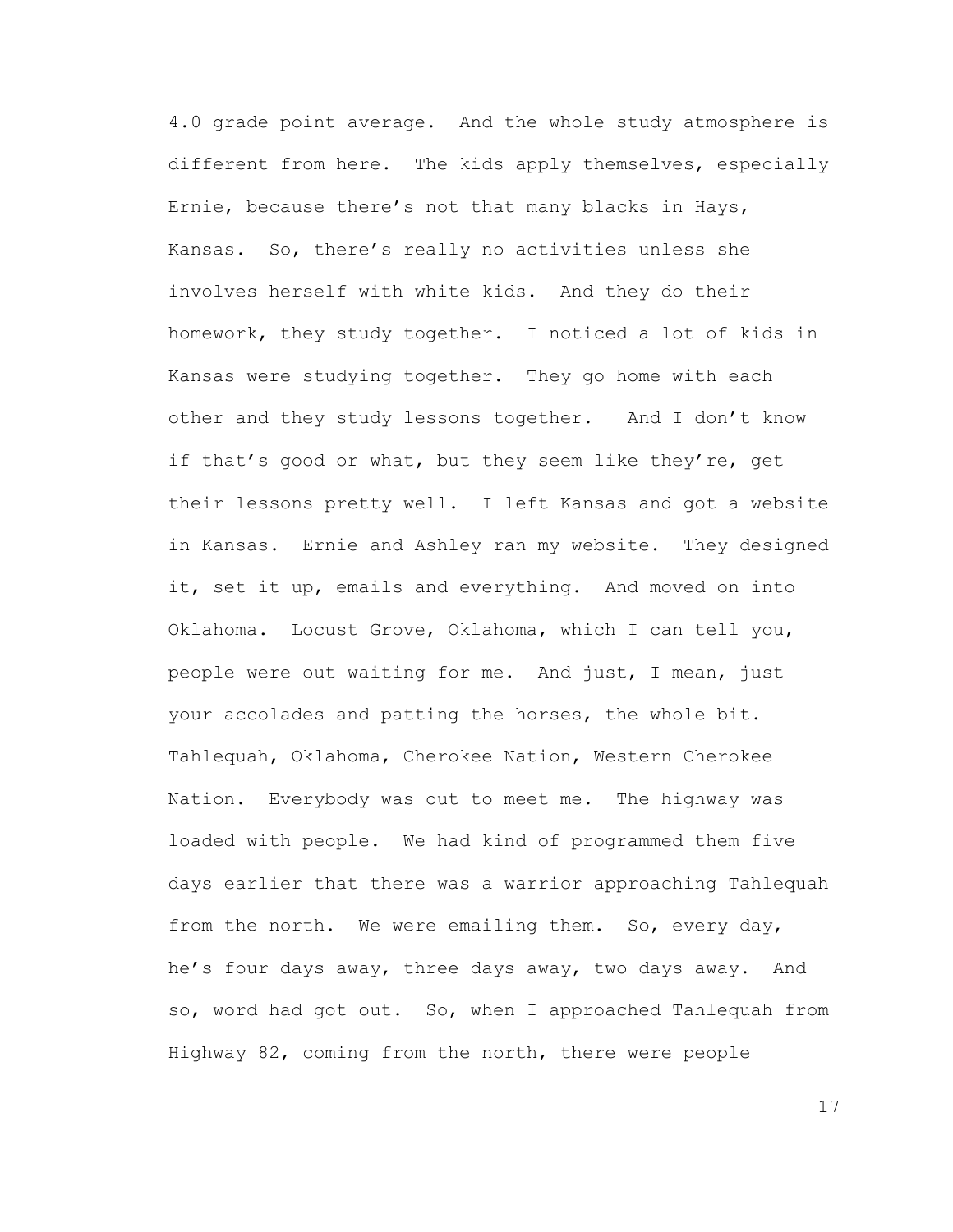starting to line up on the highway waiting for me to come in. And I was coming in a little late because some lady said, "Oh, they thought you was going be here this morning." And a lot of people didn't talk, they just touched me or the horses as we went by. And I come to find out later, that was a spiritual touching. Not only was I returning my great-great-grandfather's spirit back to North Carolina, but I was returning a lot of their ancestors' spirits back to North Carolina. And I thought that was, that was very touching for me. And I met the chief, the assistant chief, which is, you know, most reservations are political. They're voted in now. And they were very nice. I spent the night there on the reservation at the headquarters. I went to the Heritage Museum the next day, and they took me around and showed me everything, and tried to check, trace my lineage for me, which then was no available. [00:30:00] They gave me all the help that I needed. And from there, I headed on out to, through Arkansas. Met great people in Arkansas. The fire department got me out of the way of a tornado. One morning about 3:00 in the morning, they came looking for me and got me out of the way and inside. On into Missouri, the same way. People all down 62 in Missouri waiting for me on the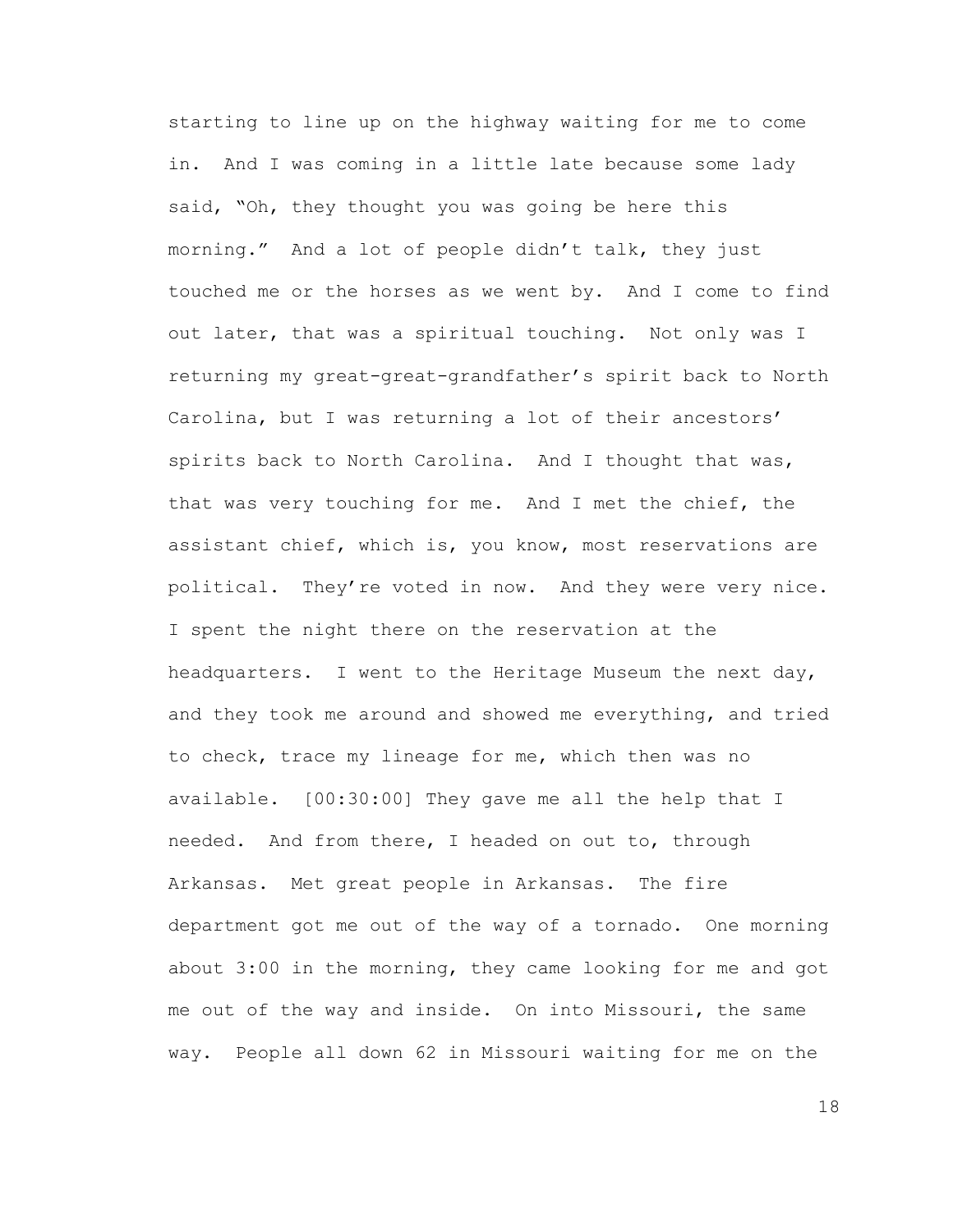highway. Great friends, all the way through. Illinois. The director of the Illinois Chamber of Commerce Southern District, [Don Morton?], he met me in Missouri, Cape Girardeau, Missouri, and had an itinerary for me through all through Illinois. I stopped and talked at a lot of schools. In most states I did. Illinois, I talked to quite a few more. It was during Black History month in February, I was in Illinois. So, I hadn't seen any black kids. So, I asked him to take me to a black school, so they took me up to Carbondale, which was about 45 miles away from my route, and I spoke to a lot of black schools up in Carbondale for that one day and came back and headed on out through Illinois. I crossed the Ohio River, a ferry, into Kentucky. A big welcome committee in Kentucky with the Farm Bureau Insurance agents, just hundreds of them waiting for me. On down to Hopkinsville, Kentucky, to a Trail of Tears park. A lot of people, newspaper people, waiting for me. The key to the city. I stayed there a couple days talking to schools. Some religious schools where they gave me things that I can answer and things I couldn't answer. I couldn't talk about God or my feelings about God. And they gave me guidelines. And I went to the school and the first question one of the kids asked me, do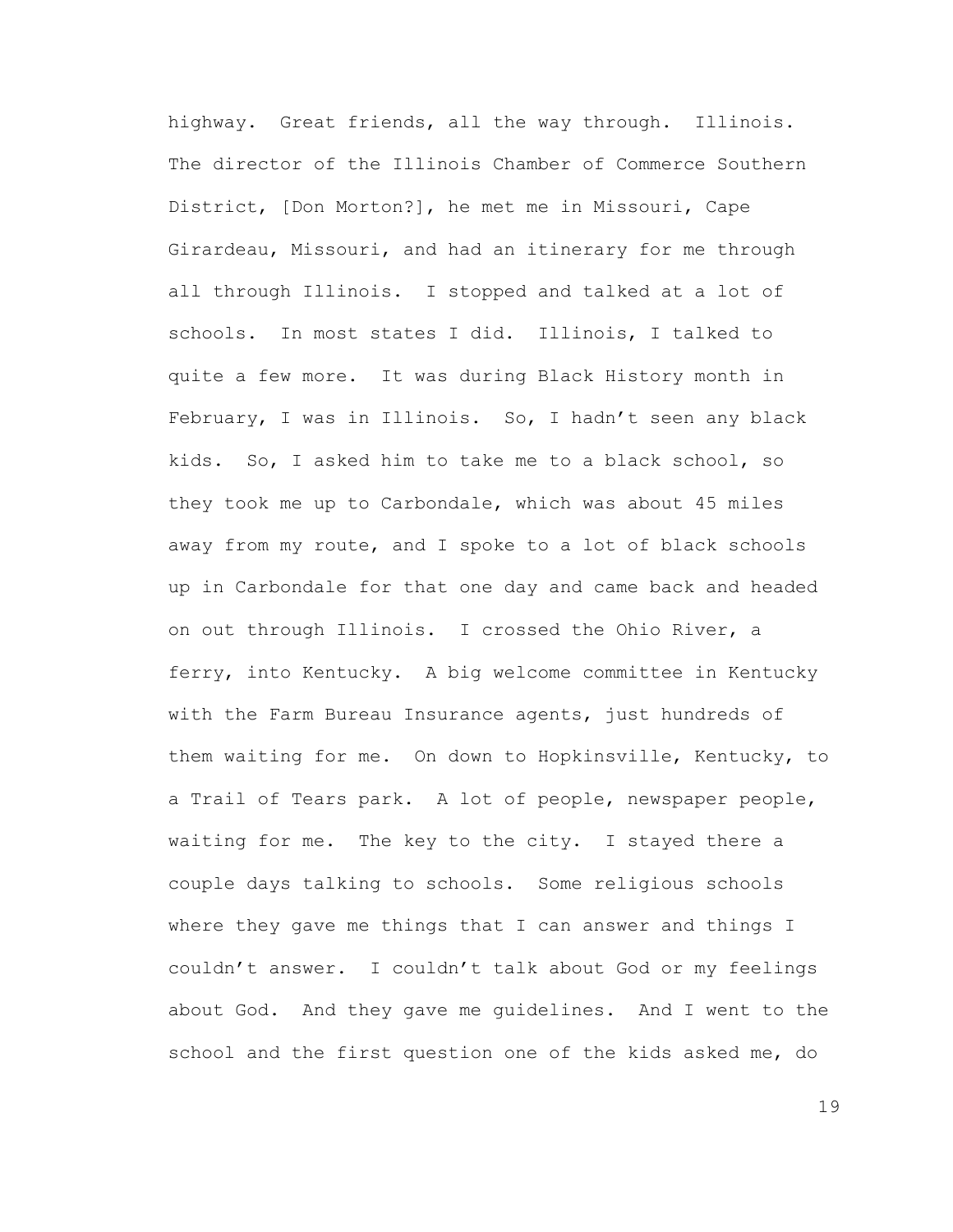you believe in God? So, I had to look around at one of the nuns or a teacher to see if I could answer that, you know. So, I answered it. I said there is a god. I, the terminology of most Indians are creators. It's a creator. And I explained that to them. So, they, the nuns said it was fine, that I could say that. And that's, probably the first 10 questions were all religious questions. I went to Hopkins Junior College and talked at, to four levels of college kids, freshmen, sophomores, juniors and seniors. And then back to the park for a ceremony. And I stayed there for a couple days giving people how they can get in touch with their lineage at the park and meeting a lot of people at the park. And then we headed out for Tennessee. And I met some more black people in Springfield, Tennessee. I stayed there at a trucking company in the back. A lot of black people came to see me. It was, it would create a major traffic jam some days that I was riding down the side of the highway, because I rode right down the side of the highway. And slept right on next to the road majority of the time with the horses, you know, just tethered up. So, it would create a major traffic jam. But people were still nice. Bring coffee, mornings. There's just so many people. If I could name all the people that went 100 miles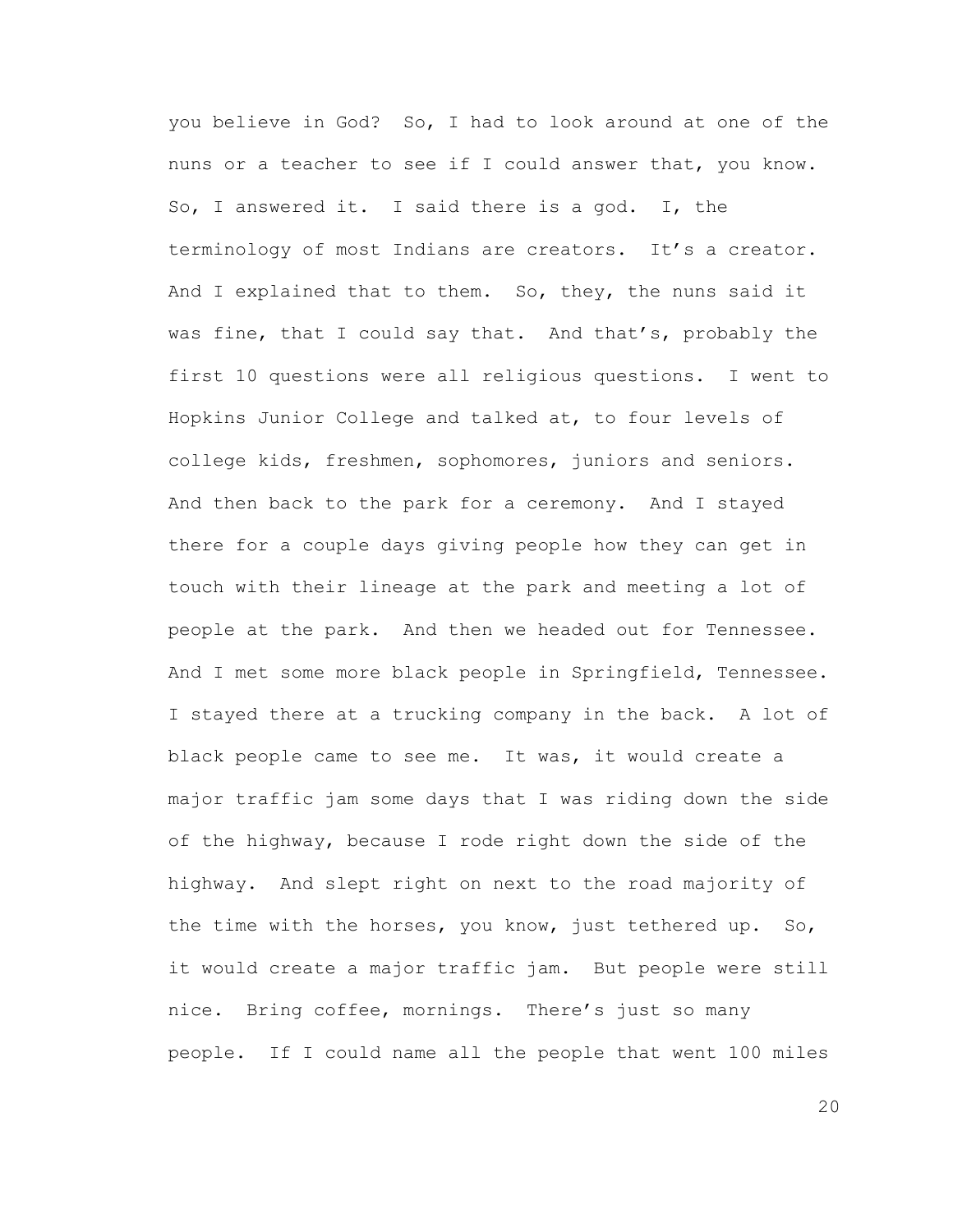just keeping track, keep track of me, bring coffee or bring rolls, or send coffee and rolls. Gladys from Kansas, from Phillipsburg, Kansas, was sending rolls and coffee by truck 100-and-some miles. That they knew, if she knew a truck was going out on this route I was on, or sandwiches or something. It was just unreal, what Gladys would do. I was sick one time with a cold and this truck driver pulls up one morning with a bag full of cold medicine. And so, this was the kind of friends that I had made. And then on through Nashville, and I had met some country western singers up there in South Dakota. And they wanted to breed my stallion, they liked my stallion, so I did some breeding in Nashville. And I spent a lot of time with this gospel country western singer, Joe Hemphill and his family. They had a ranch out and I camped out on their ranch. And left and headed down, heading towards North Carolina. And met another family that, I mean, they just kind of took to me. And picked my horses up and they took us about 40 miles to their place where we could rest. And I stayed there a couple days till I rested. And I'm still in contact with them. I talk to them about once a week. And headed on north and, I mean, actually, southeast, to North Carolina, which, I mean, just met people every day. I mean, the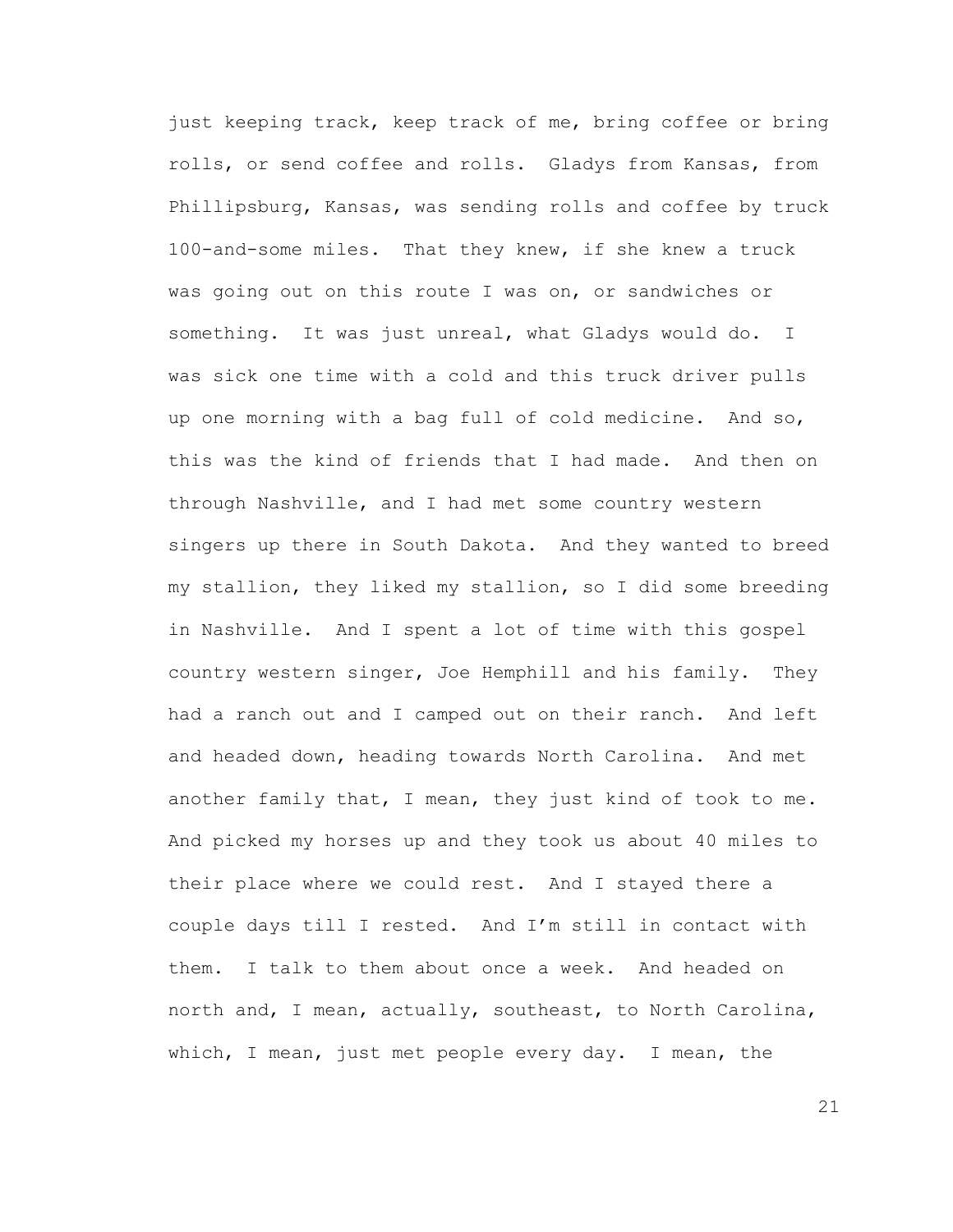average of 20 to 100 people every day. Got to North Carolina, and I'd heard about [00:35:00] this black cowboy, Mac Pickens. And I was trying to get in contact, kept sending messages to him. And he'd send a message back, try and get in contact with him in Murphy. I got to Murphy, met another guy who had a tremendous stable and invited me to stay outside the stable or in the stable, wherever I wanted to stay. He'd take care of the horses, let them rest. And [Mac Pickens?] came in. I met him, a black cowboy, to the bone. Been a cowboy all his life. Don't know nothing else but the cowboy. And we talked. I spent a day with Mac, and he said, "You know what? Do you mind if my son come and ride? He wants to come and ride with you." I said, no, I would have no problem because I finally persuaded Mac to ride 100 miles with me. So, he said, "Yeah," he said, "my son wants to go." I said, "OK." So, I went over to his house and I got, later in the day over at his house. At night, when I come into his living room, there's a whole wall of trophies, high school trophies. I look at them. And I see the name, and it's all to this kid, 100-yard dash champion, 220-yard dash champion, high jump champion, McDonald's All-American, All-State football player, the Little All-American high school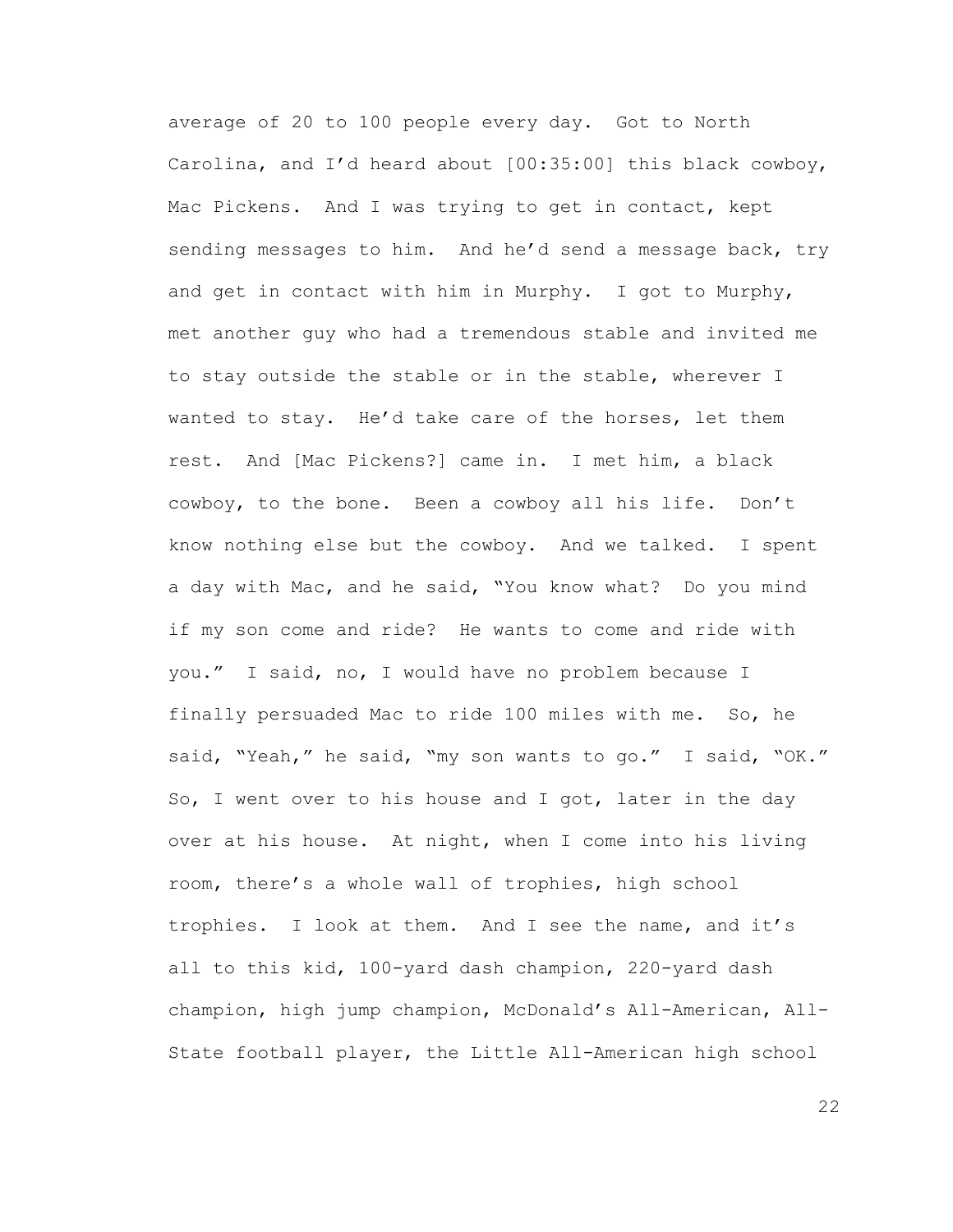football player. I'm looking at all this stuff. A whole wall as long as this wall here. So, we go down to another room and I'm looking again, trophies, plaques, defensive back of the year, NAA, NCAA. Most valuable player in the Cotton Bowl. Most valuable player in another bowl. This kind of champion, University of Tennessee. I'm looking at all this. And then we go to another room, and there's another big trophies, and jerseys. And then I find his son is Carl Pickens, the wide receiver for Cincinnati. So, he's got all of this memorabilia of Carl, and this is the one that wants to come and ride. So, Carl comes down, I meet him, and he rides. And we hang out, he sleeps out. And he's nothing but a cowboy like his dad. That's all he likes to do, ride horses and chase cows. And he's not, he's materialistic because he's a kid, who, then playing professional football, these things he has is affordable. But he's conscientious of what he has, and he's responsible for the things he has. He's not a publicity seeker, he's low-key. And I'll tell you what kind of kid he is, in his hometown, everybody knows him, but they don't approach him. We went to a chicken place to get some hot wings, and a lady, we had went in there before. And then the lady, she said, "Carl," and he said, "Hey," you remember the name, we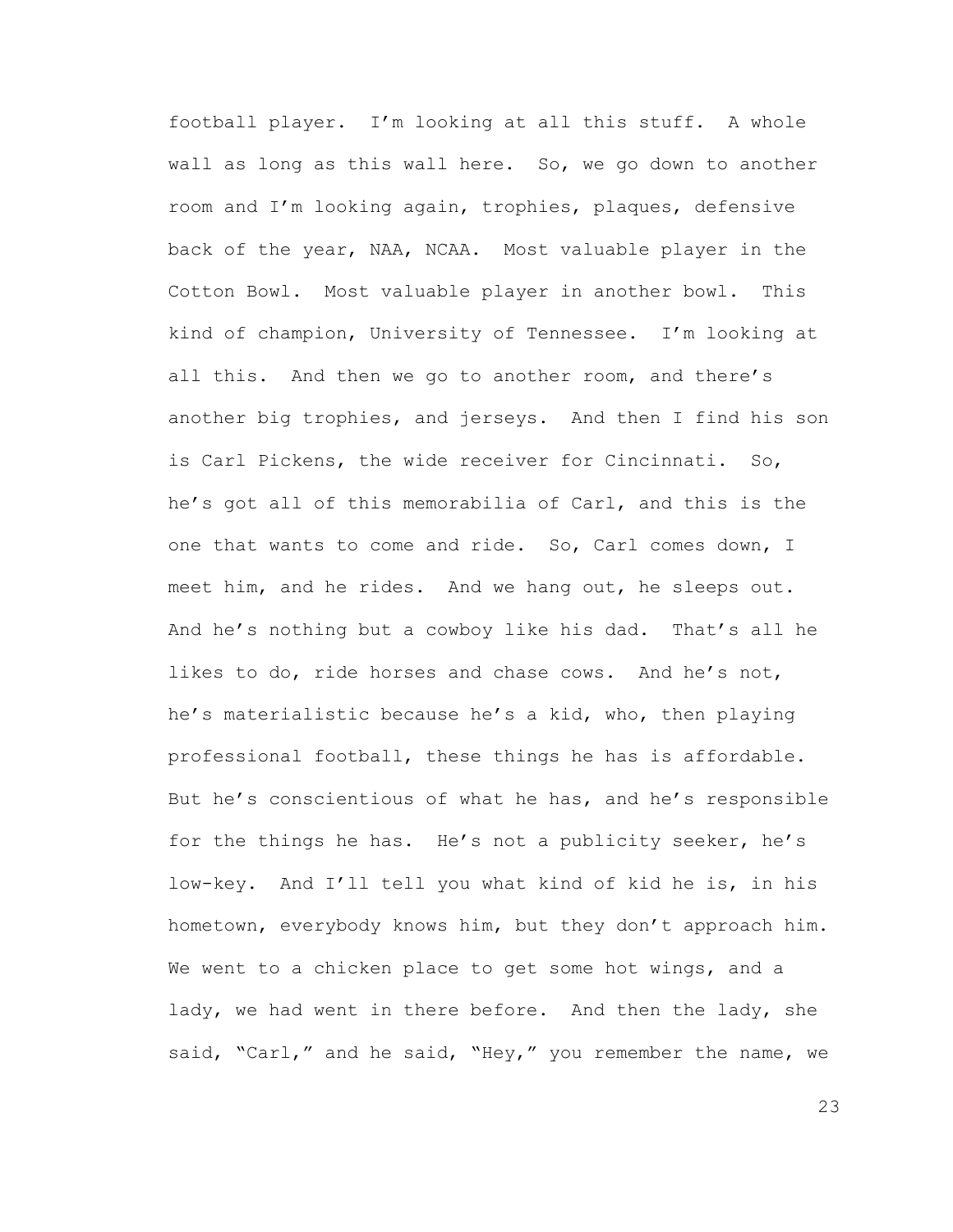talked a little bit, when he was in high school. She said, "Well, I wanted to ask you on a date. Would you sign an autograph or a picture or something and bring it up to the store, so we can put it in the store?" He said, "But I was in here the other day, why didn't you ask me then?" She said, "Well," she said, "I know people worry you to death about autographs and pictures," and she said, "I just didn't want to get into that." And she said, "I'm really embarrassed to ask you." You know, he drove back to Atlanta where he lives that night, and came back a couple days later with an autographed picture for that lady and some for some other people. But that's the kind of person he is. He's -- and he won't call me, Mr. B, he calls me Mr. Burton. Mannerism, and that's that Southern manners that he has. He's very evasive to people. He, myself and his dad was out, and all these young ladies ran over and said, somebody told them that we were in the casino in Cherokee, that Carl Pickens was there. And they ran over to him and myself, his dad had went over to the other side. And they said, "Are you Carl Pickens?" He said, "No." He said, "That's Carl Pickens over there," and pointed to his dad. And all these ladies ran over there to his dad. And his dad turned around, "Are you Carl Pickens?" He said,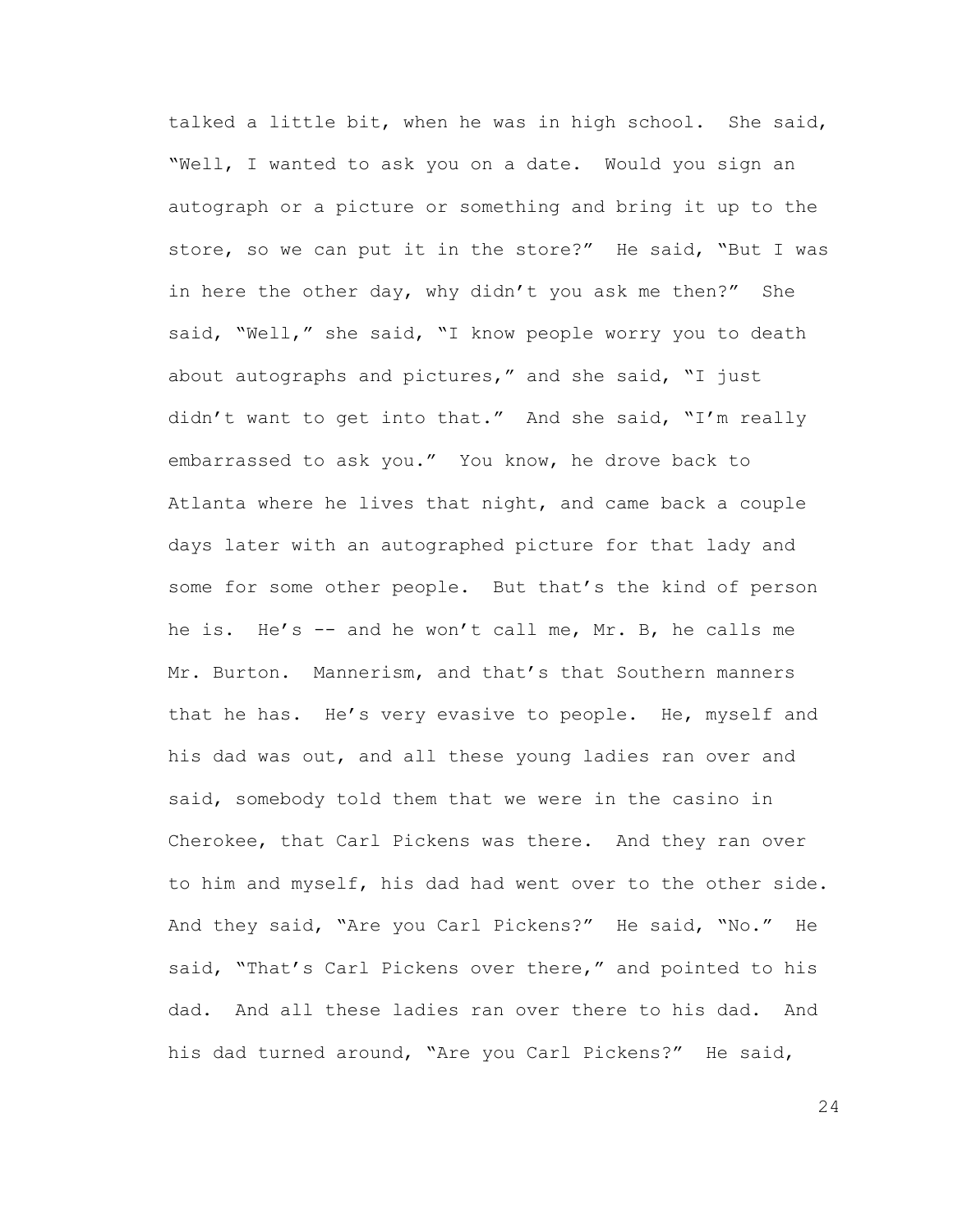"Yeah, I'm Carl Pickens." He said, "But I'm the older Carl Pickens." He said, "You were just talking to the younger Carl Pickens." By that time, he's disappeared, you understand? But that's the kind of kid he is. And we have a good relationship right now. He -- I talk to him, every couple of weeks, I'll talk to him. But he's a good person and we are planning another ride in March from Murphy to, back up to Kansas, because he made a lot of friends with the kids, had a lot of kids come down from Kansas when I was in Cherokee, who had met me on the ride. So, he wants to ride up there and see them. They made an impression on him and he made an impression on them. So, I finished the trip in April of -- April 15th, 2000, 3,600 miles on horseback.

Q: [00:40:00] What was the main thing you remember?

JSB: Well, I wish I could elaborate on the 10,000 stories and situations that occurred during that period, and I'm writing a book and it will be in there, some of the stories. That some of the things are unbelievable, the rapport with the hawks and the eagles, how they would come to me. And this kind of amazed people, and amazed me at the beginning. They would come so close and just more or less stand over me, guard me, give me directions when I was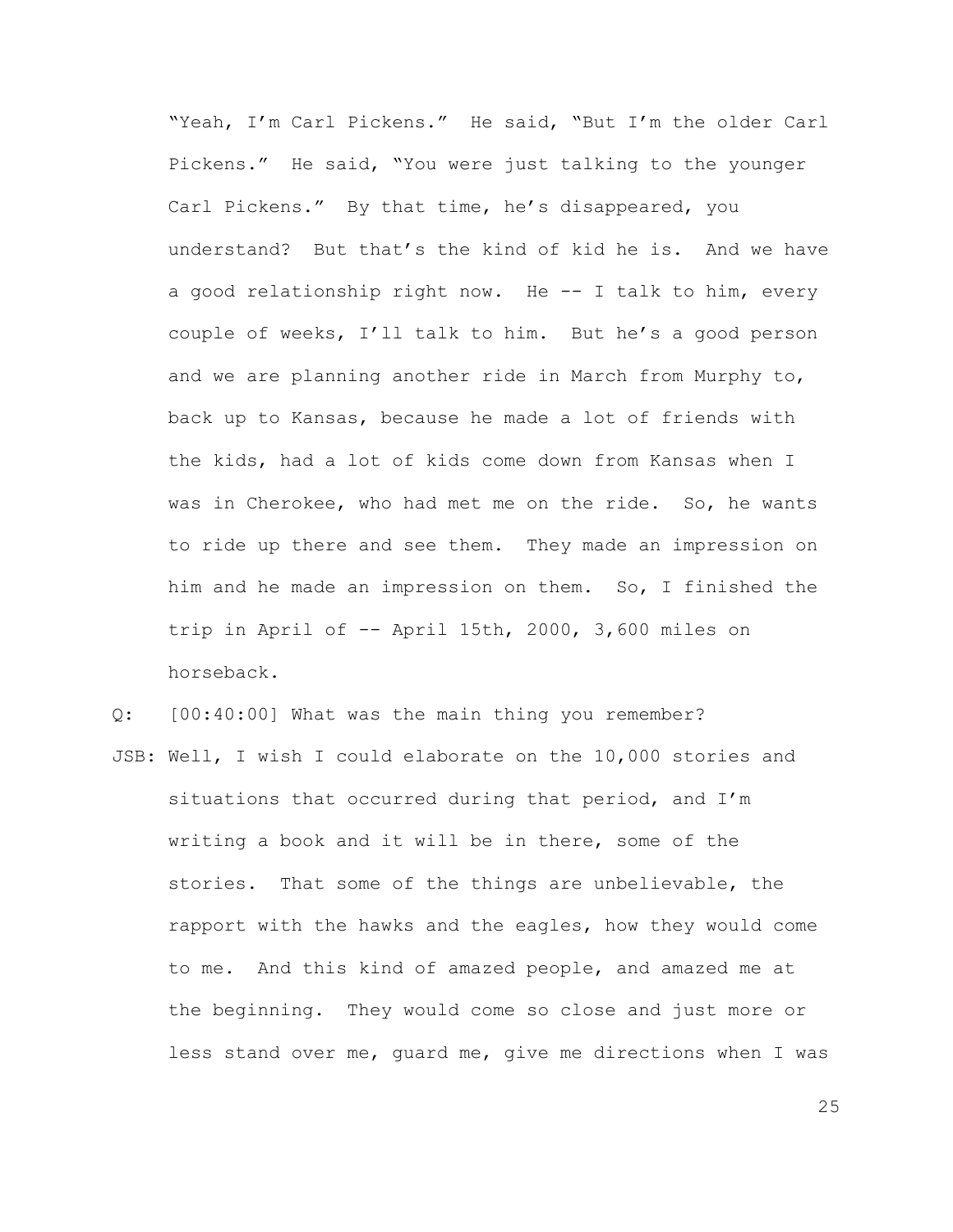unsure about which road to take. I started following their lead and they would always come with the right direction for me to get back to where I needed to go. And it's just something that you have to believe in, the spirits, because the hawk was my totem and they more or less protected me. And that is something that is rare, that you don't see, and amazed a lot of people who are non-believers that it happened. But to sit there and watch them approach me, people were amazed. And fly very low and stay right there near me, as I got on the horse to ride away. That's the only time I would leave is when I left. And they would fly close by me until I was away from a lot of people. The man in Tennessee, who brought his daughter, like 300 or 400 miles for me to touch. Because she'd been married for 10 years and couldn't conceive a child. And when he first approached me and he said, "I want you to touch my daughter because she's trying to conceive a child, and maybe your touch, she and her husband will be able to conceive." So, there were a lot of situations like people would come out to me and ask me for these spiritual things. To bless families, to pull families together. To come and touch all the family members and bind them together, things that I wasn't aware that I was projecting to people. I was just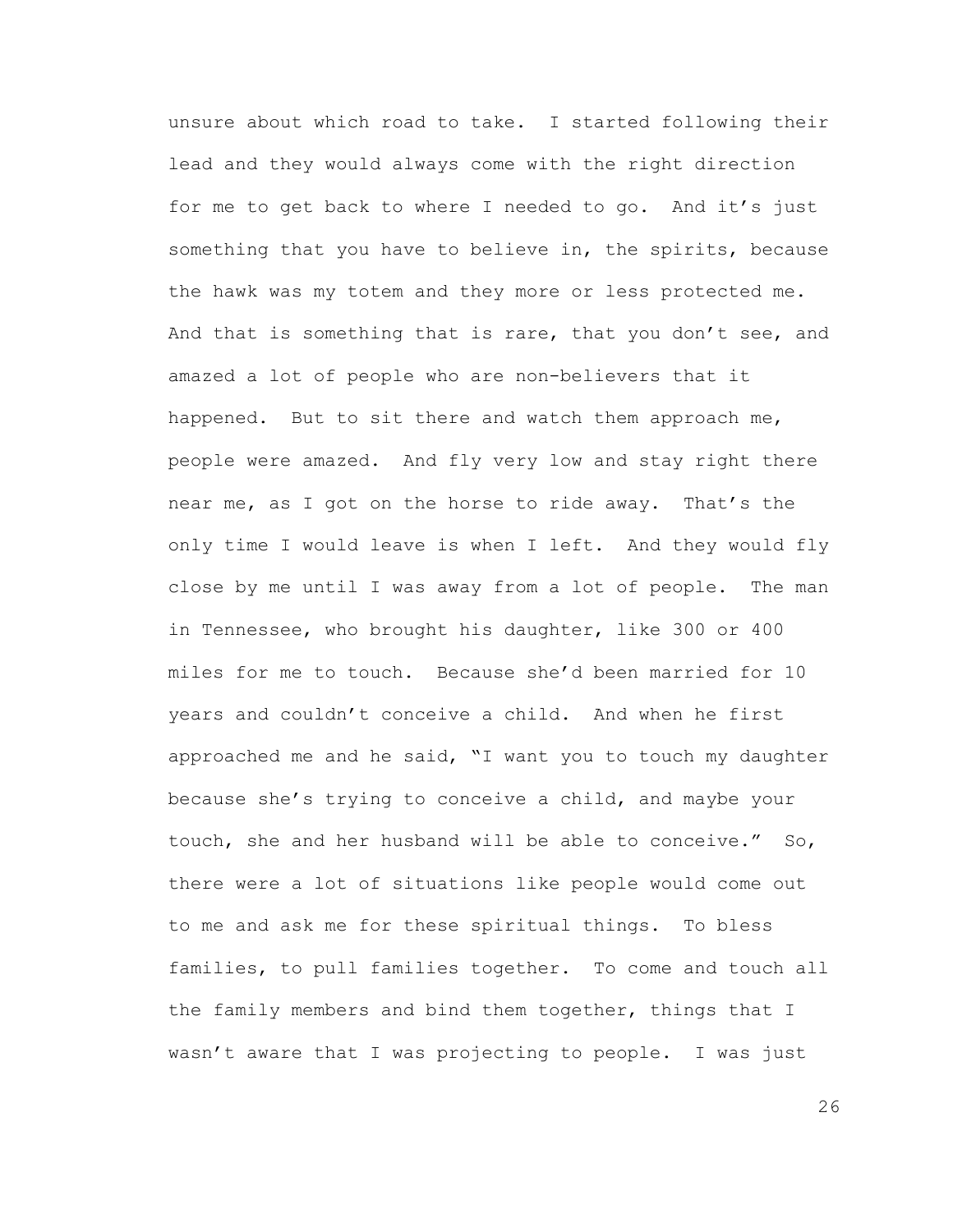riding, doing what I promised that I was to do, but not aware that people were depending on me to heal them and bring them out of guilt, of being part-Cherokee and partwhite, or part-Cherokee and part-black. Being an adopted person or being a Cherokee period, and left to a white family to be raised by white families, and never in their lifetime honoring that they were part-Cherokee. One lady in Princeton, Kentucky, she had been trying to reach me for a couple of days. And finally, I told her I'd be in town that day, a lot of people, and she came up to me and she told me who she was, OK. She said, "I have something I need to confess to you. And only you." And her husband and her daughters were there. She said, "I am Cherokee." She said, "My great-great-grandmother was Cherokee." They, her parents were dying on the Trail of Tears and, "They gave my great-grandmother to this white family to raise." And she was proud of the family. And she had pictures of where they were all blonde-head kids and this one dark head kid about five years old. And she was raised as one of the sisters. Married, had kids, and married and kids, and so forth. But she said, "I have Cherokee blood in me." And she just broke down and started crying. Her husband, he was just, he just stood there like he was a die-hard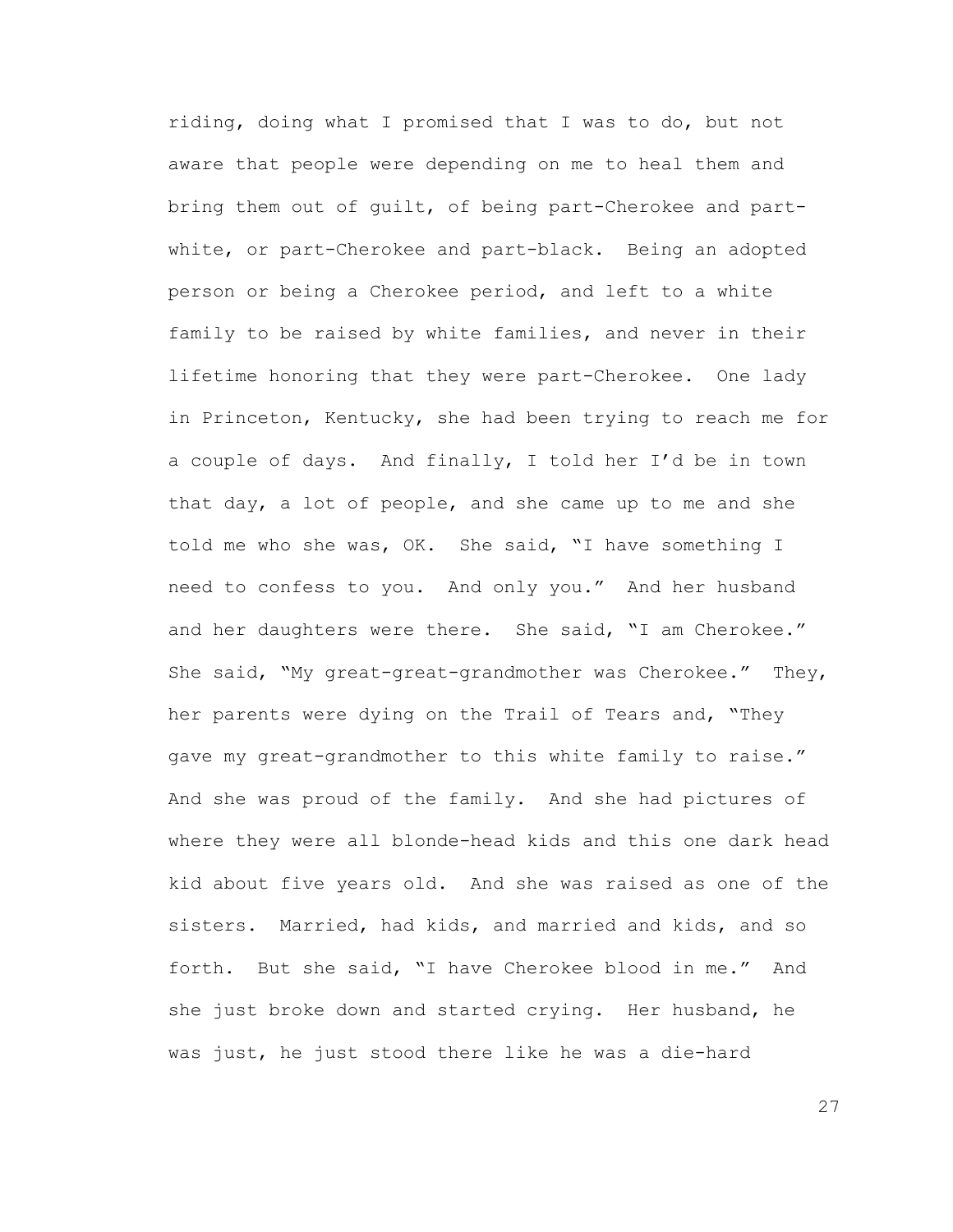racist, and he had just found out, I mean, he just turned real red in the face. The daughters started crying. But she admitted this in front of all of these people. And this was, it was like in some places like I was a priest or something and people were coming to me to confess. And it got to the point, and I said to myself some nights, I'd be alone laying on the ground. I said, you know, I can't start to believe I'm capable of doing this because I'll lose the reality of what I'm doing. If I start believing that I'm some kind of spiritual medicine man coming through here and can heal all of this. To me, I'm just a normal person. But they are looking at me in a different way, that I can heal all these ills. And I don't want to be known as [00:45:00] somebody who said they could do this or trying to do this, and I can't do this because I don't know if I can do it. But they seemed to think that I could do all these things. And I didn't want to lose track and start to believe that I could do these things. So, I had all these, keep the reality of what I was doing in perspective, and not what people thought I was supposed to be doing in that religious mode. So, that's, that was basically the trip.

 $Q:$  OK.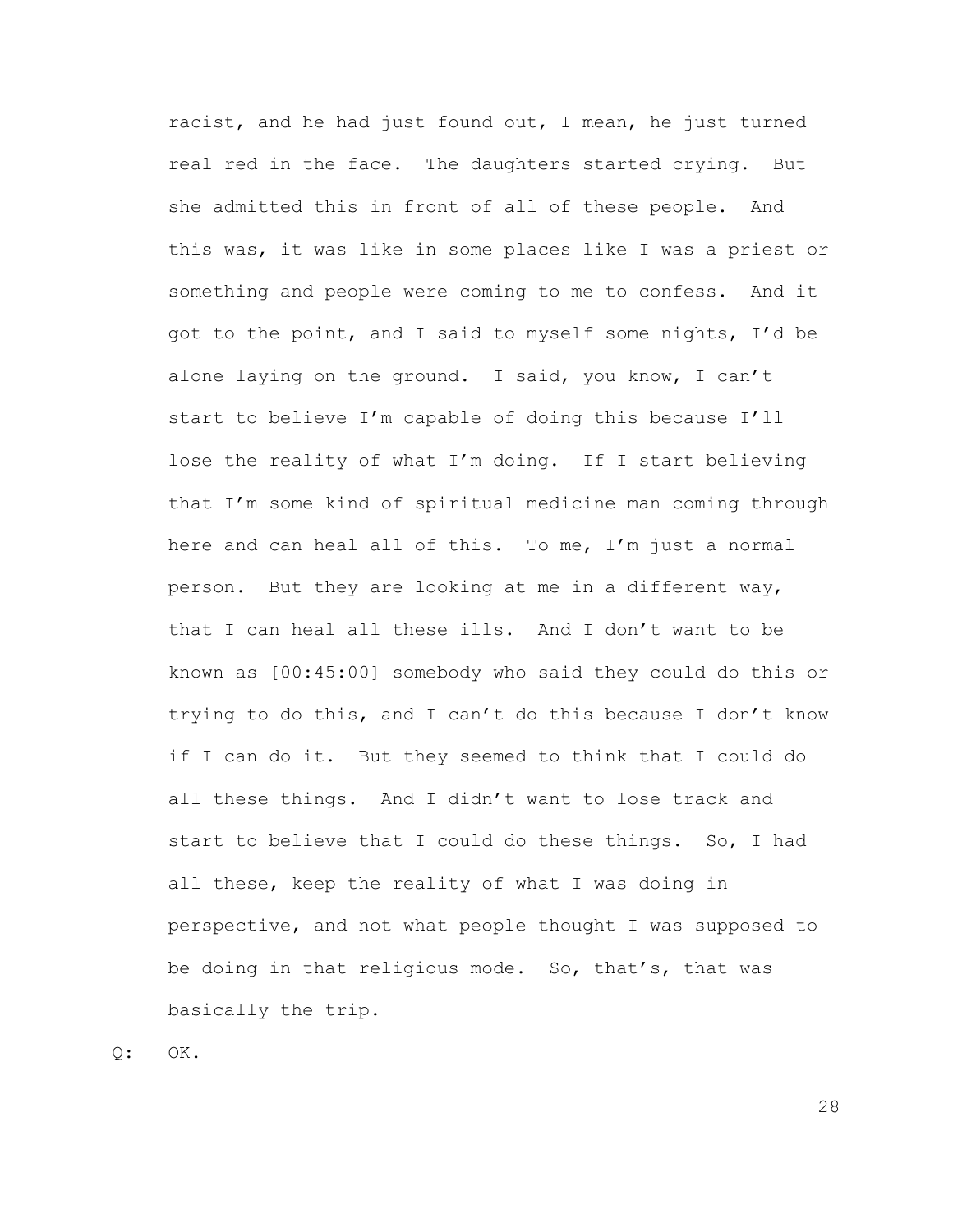JSB: And I still get tons of emails and letters now that I try to answer.

Q: And your website is still up?

- JSB: It's still up. It's not active because I haven't put anything on it, but I've still got, you know, a lot of emails.
- Q: What is that address?
- JSB: www.dailynews.net/ads/wolfrider But I'm trying to get it all changed back over to Chicago here.

Q: OK.

JSB: And that's why I really haven't had too much input into it.

Q: Right. Let me check --

JSB: Right. You don't need any more recordings, though, do you?

- Q: No, I don't listen to any of this. I might it going just in case you might say something or...
- JSB: OK. That's my grandfather and great-grandfather. That's the only picture that, I mean there's other pictures of him. But, and that's probably taken in 1889 or 1890.

Q: So, this would be your great-grandfather?

JSB: That'd be my great-grandfather.

Q: And this would be your grandfather?

JSB: This was him right here.

Q: That's your grandfather, OK.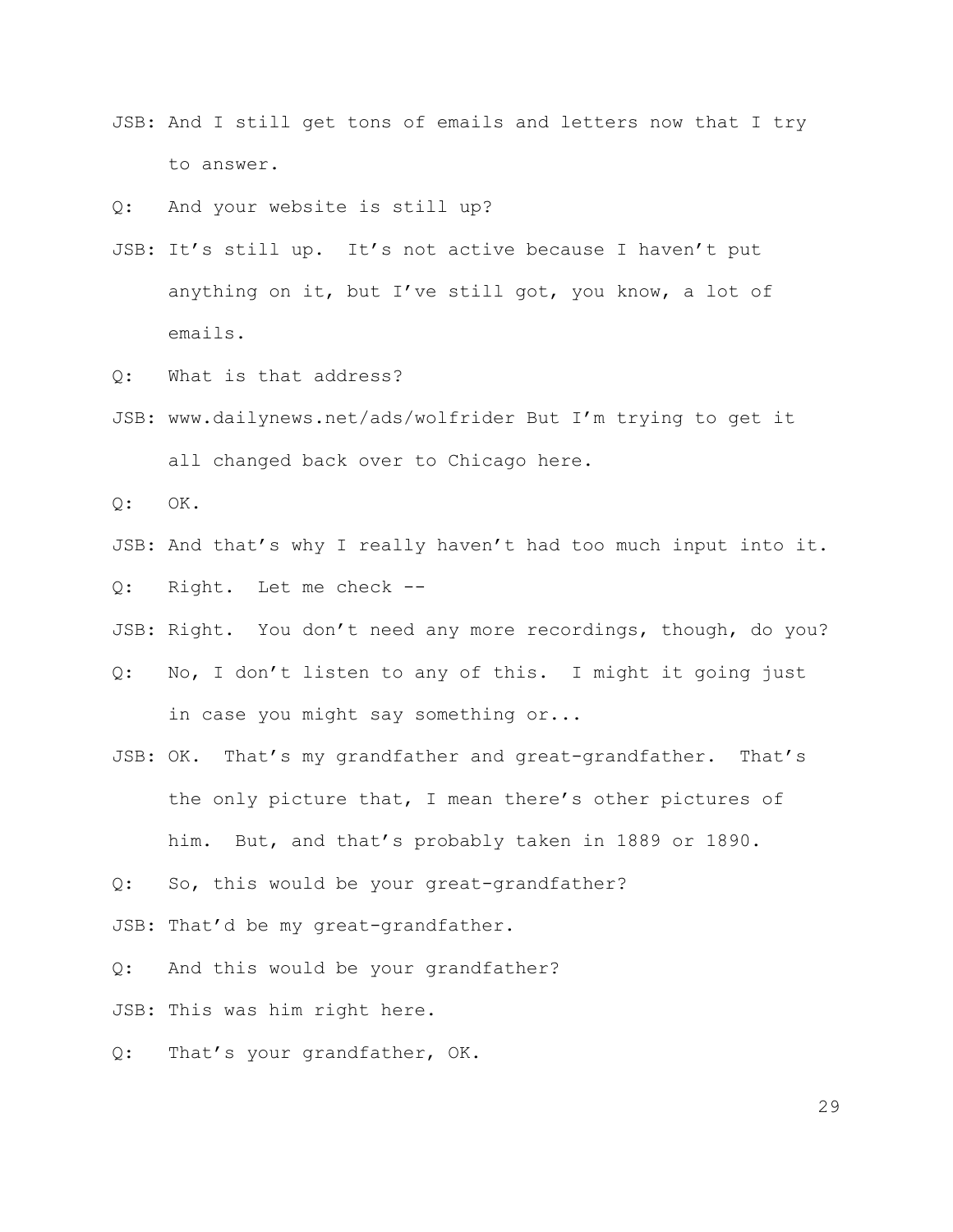JSB: Right.

Q: And this is in Abbeville?

JSB: No, this was taken in Florida.

Q: Florida, OK.

- JSB: He was a person like me. He went back to the reservation. My grandmother got pregnant 10 times. And each time, he was going to wait on the reservation. As soon as she got pregnant, he went back to the reservation. He'd come back a day before she had the baby. I don't care if it was nine months, eight months and two days, he just knew and he would be back.
- Q: Wow. Do you have a negative for this?
- JSB: No. What we did was just make copies of it. I made copies of it and when I got the pictures, I gave all the family members copies of it. And let me see, you missed out on some of the newspaper articles and -- this here, oh, let's see, I've got it upside down.

Q: (inaudible).

JSB: Maybe that's Wisconsin there.

Q: Sounds like a lot of clippings.

JSB: Yeah, I'm trying to get some of the originals. This guy in Iowa supposed to send me an original of that.

Q: Original, your original photographs?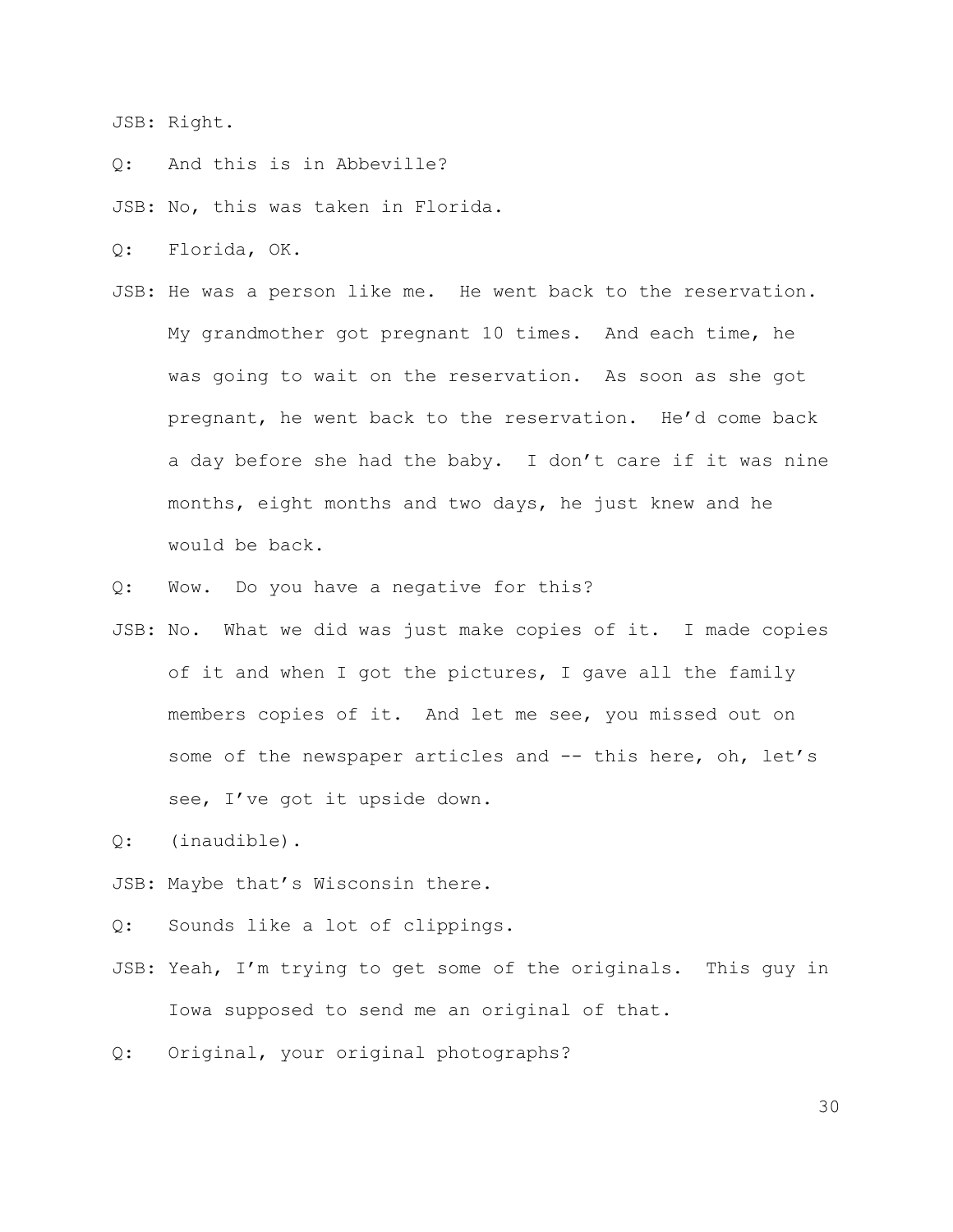JSB: Right.

Q: Good, good.

JSB: That's in Iowa.

Q: Great pictures.

JSB: I think that's back in Nebraska.

BABY: Touch?

Q: You can touch it, too.

JSB: That's Nebraska.

Q: So, everywhere you went, they just came out there, huh? JSB: Oh, yeah. And that's why I said, so many more newspapers. I've got another 20 boxes I have to open with arrows and arrowheads, and tomahawks. And this guy here, [Al Hickory?], he used to be a captain of Yellowstone and a forest ranger in charge of the Yellowstone National Park. And he lives in Alma, Nebraska.

Q: OK.

JSB: That's why I say, there's so many stories of friends, good friends. I guess, this is Salisbury, Kansas. [00:50:00] And they truly had, she got hurt there, my mare got hurt real bad there, and I stayed there two weeks while she healed up. And I wrote them a letter, I think on the next page, I wrote them a letter, to the town. The whole town, every day would come by where I was to check on the horses,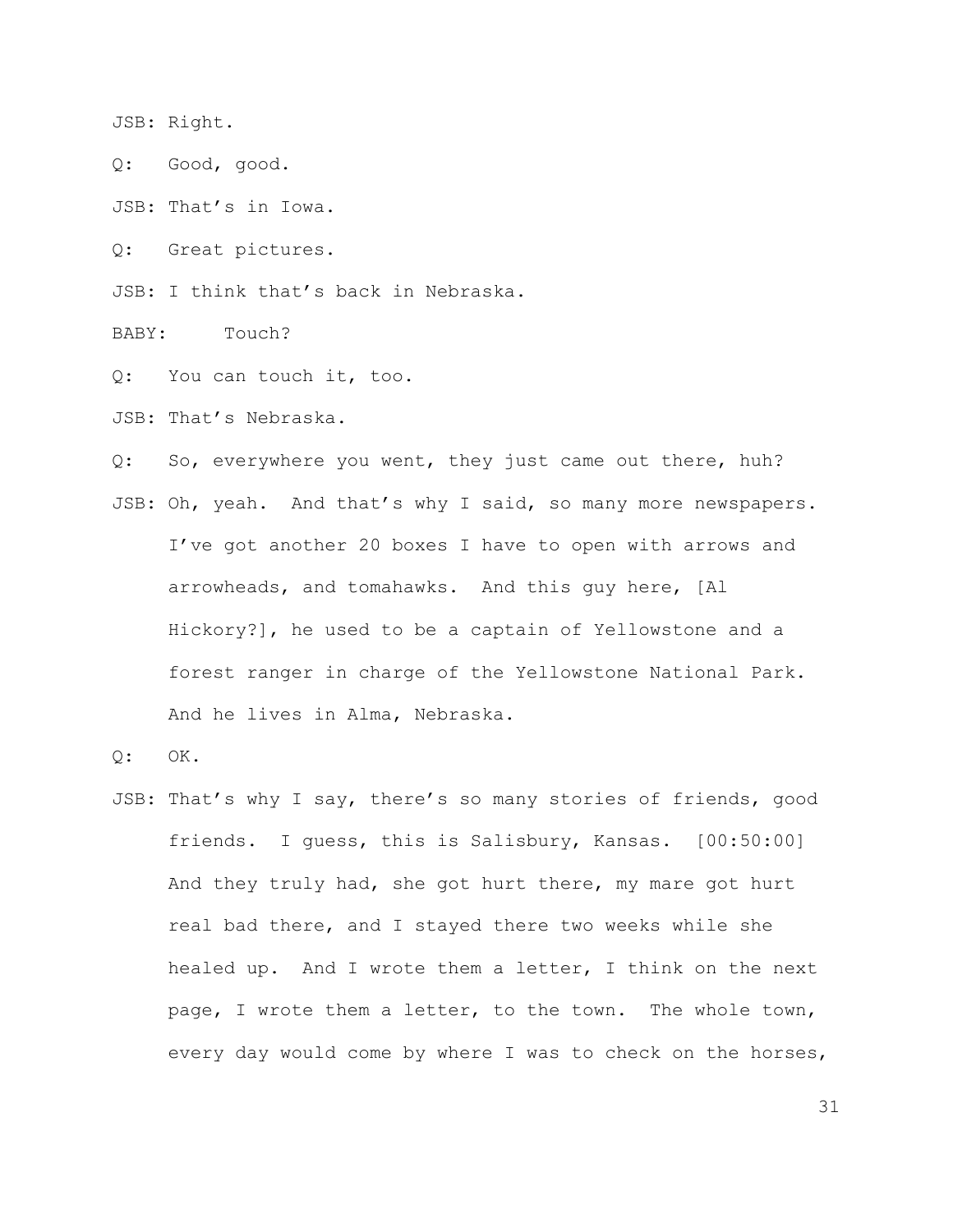or send messages. And I think this is the letter I wrote to the town. I mean, they were like brothers and sisters to me. And I'm the only person of color in this whole town. But everybody, everybody checked on the horses. There'd be a stream of people every day checking on the horses.

Q: Wow.

JSB: That's Kansas, I guess, Stockton, Kansas. Oh, and that's Tahlequah, Oklahoma.

Q: So, your mare was named Ghost Dancer.

- JSB: Right, mare was named Ghost Dancer. And the stallion was named, [Tame Hamah Cherokee?]. That's when I'm coming across Illinois now. And that's by [Anna?], Illinois, a beautiful place. A beautiful Trail of Tears park, also.
- $Q:$  OK.
- JSB: That's Tim Two Wolves. In fact, I must have named about 400 people. Everybody who come to me, you give them Indian names. (Laughs) And that's coming into Kentucky there. She is [Jean Nicole?].

Q: I see.

JSB: And that's one of the classrooms in Carbondale I talked at.  $Q:$  OK.

JSB: And that's Hopkinsville. That's Chief Fly Smith from White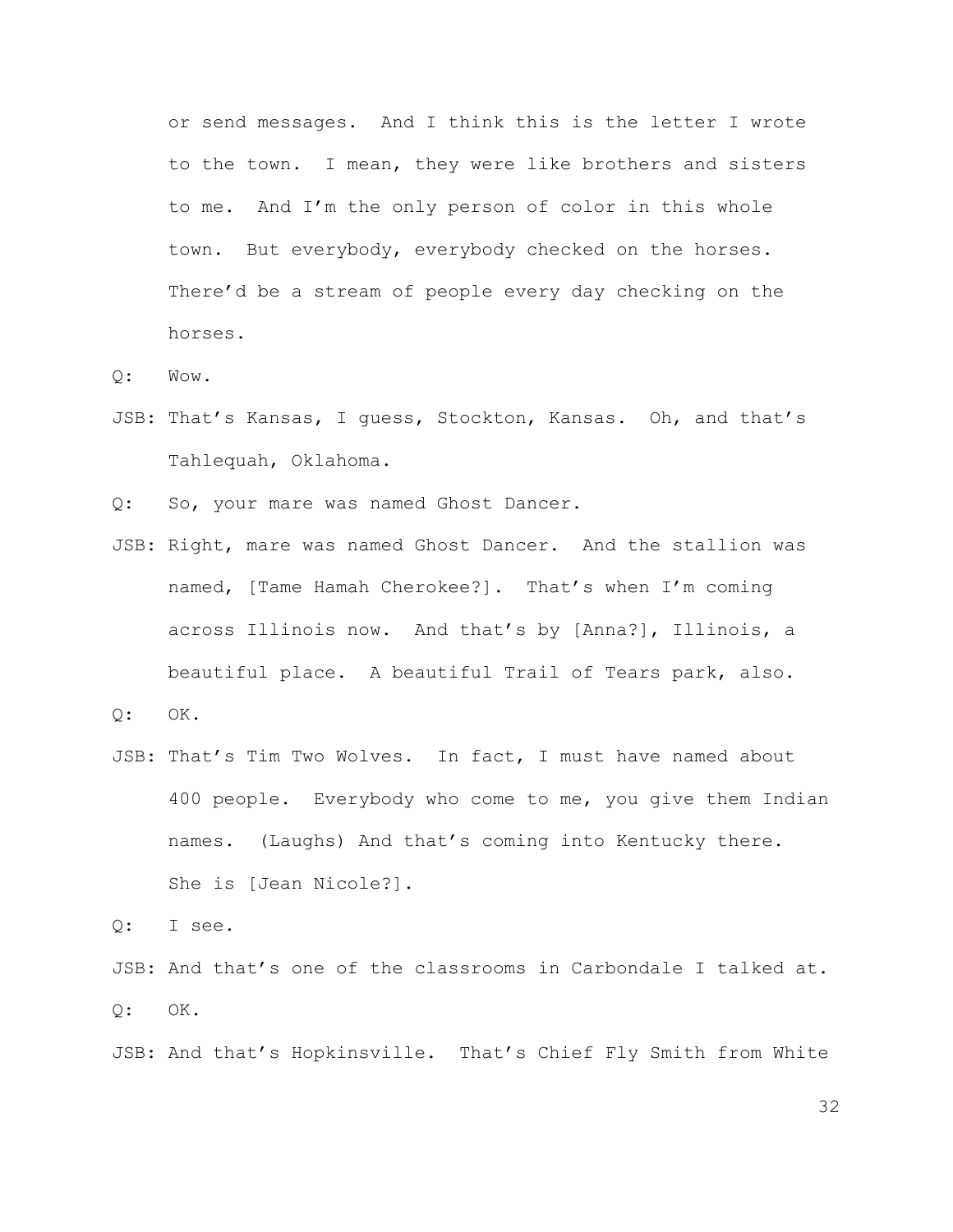Path, two Cherokee chiefs, that bull right there behind that fence. One was a warrior chief and one was a  $-$  just a regular chief.

Q: Keys to the city?

JSB: Yeah, I got five keys. I got to find the rest of the paperwork for the other cities, but...

Q: OK.

JSB: And that's the [Elam?] there, Doug Elam. He lives in Watertown, right out of Nashville. And that's one that found, called me on the side of the road, he said, "I don't care what you say, you've got to ride 40 miles to my place." And I went out there and it's, and he had told his wife that he might ride me with me. And she said, "Oh, no, you're not leaving." You know, so's the whole thing. But the wife is like a sister to me now. Her name is [Vicky?]. And that's when I'm coming into North Carolina there.

 $Q:$  OK.

JSB: And this is Mac Pickens here. And this, a reverend there. We're at their house in Murphy. And this is a thing I spoke at not too long ago.

Q: OK. Good stuff. So, you're writing a book right now? JSB: Yeah. In fact, it had 1,800 pages.

 $Q:$  OK.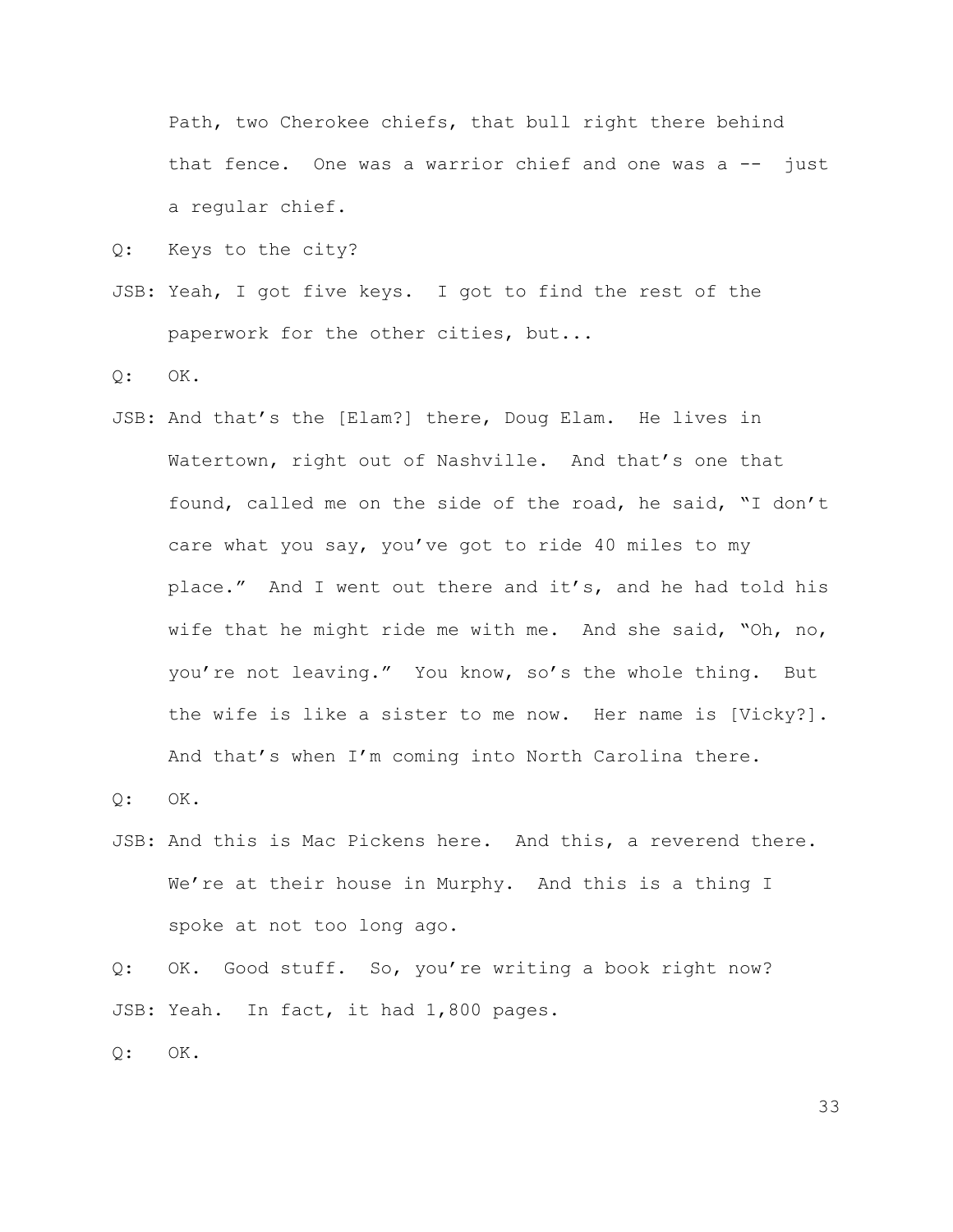JSB: That they're typing, they're about through with the pages, I had 1,800 tape and papers, pages, both sides, plus 16 tapes, both sides.

Q: So, this is, other people have interviewed you and -- JSB: No, these are -- as I talk, as I go along, I'm writing. Q: OK.

JSB: This is a book I started off with. Show you Illinois, some people here in Evanston that you probably know, that I had felt was a part of me in the beginning. That's my friend, [Jessie?], that's my mare, we're up in Wisconsin where we used to keep them at.

 $Q:$  OK.

JSB: Well, and as you know, Ms. Holmes, and that's Lieutenant Cook.

Q: Uh-hum.

JSB: And my little nieces, [Brittany?], [00:55:00] [P.J.?], and [Niko?], and just some friends that have always been supportive of my little niece, who I love dearly. The Delta, and there may be a Delta man, a sorority there. And that's [Jim Thompson?], the one that initially helped me get started.

 $Q:$  OK.

JSB: And these are some of the kids, before I had to leave, they